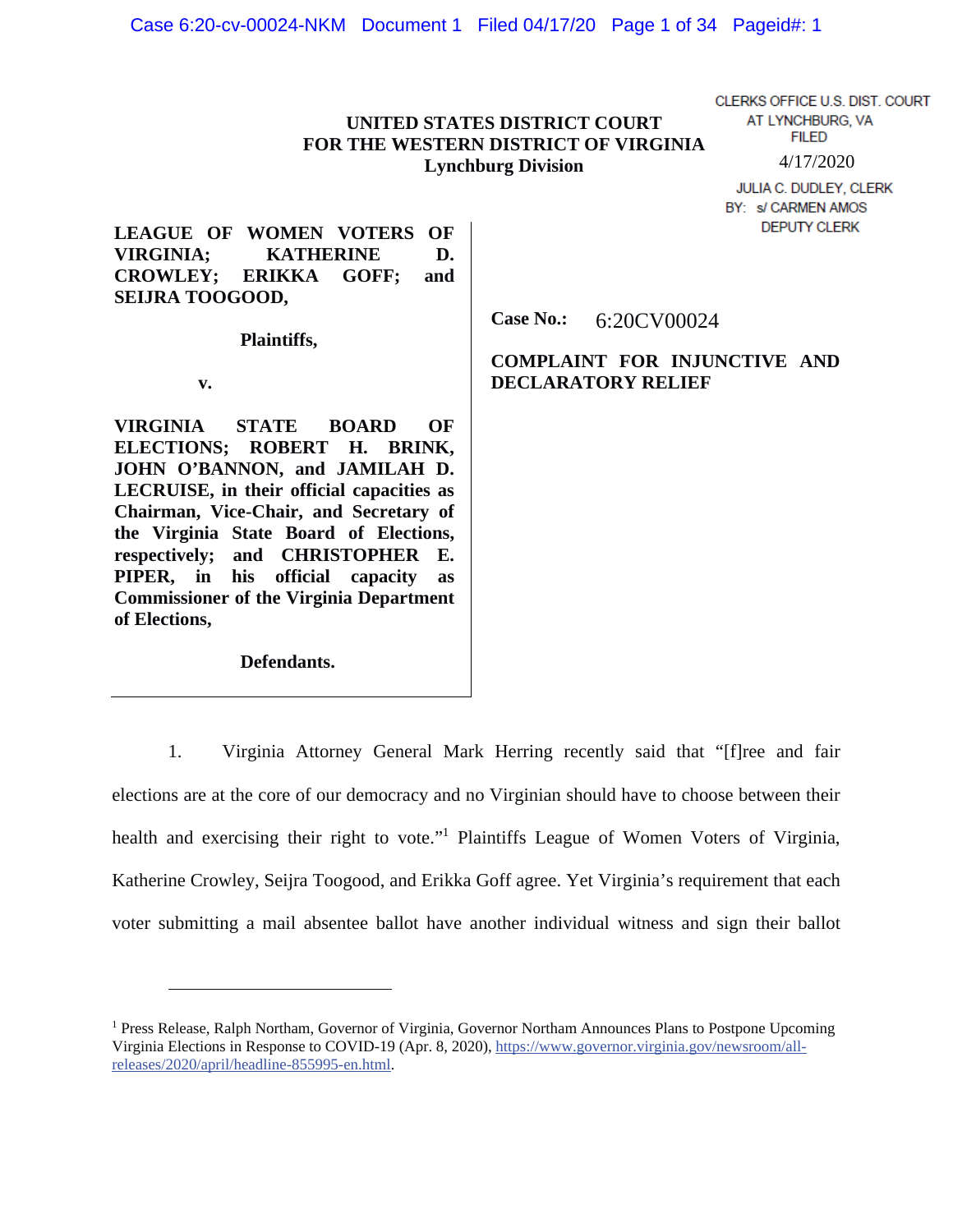### Case 6:20-cv-00024-NKM Document 1 Filed 04/17/20 Page 2 of 34 Pageid#: 2

envelope does exactly that: presents tens of thousands of Virginia voters like Plaintiffs with the Hobson's choice of either risking their health to vote or not voting at all.

2. Plaintiffs therefore bring this action challenging the constitutionality of Virginia's witness requirement on absentee ballots to preserve their and many other Virginians' fundamental right to vote in the midst of the pandemic of a respiratory disease known as the coronavirus disease 2019 ("COVID-19"), caused by the spread of a novel coronavirus, SARS-CoV-2. Without relief, the extreme burden the witness requirement places on voters in the current environment far outweighs any marginal benefit to the Commonwealth in retaining it.

3. The "United States is now the 'epicenter' of the global pandemic and has far more confirmed COVID-19 cases than any other nation."<sup>2</sup> The Centers for Disease Control and Prevention ("CDC") and the Virginia Department of Health have both urged people to avoid coming within six feet of individuals with whom they do not reside, as a key to both slowing the spread of the virus and keeping individuals healthy. As such, Governor Ralph Northam has ordered that all Virginians remain at home except for the basic necessities through at least June  $10, 2020$ <sup>3</sup>

4. In the midst of this crisis and especially during a stay-at-home mandate, Virginia's requirement that every individual filling out an absentee ballot find another adult to witness their filling out of the ballot and sign on their ballot envelope alongside the voter's own signed attestation amounts to an unconstitutional burden on the right to vote. This is certainly true for

<sup>&</sup>lt;sup>2</sup> General Order No. 2020-11, *In re: Court Operations Under the Exigent Circumstances Created by the Outbreak of Coronavirus Disease (COVID-19): Temporary Policy for Remote Proceedings and Public Access to Such Proceedings* (hereinafter "*In re Court Operations*"), Case No. 2:20mc7 (E.D. Va. Apr. 6, 2020).

<sup>3</sup> *See* Va. Executive Order No. 2020-55, https://www.governor.virginia.gov/media/governorvirginiagov/executiveactions/EO-55-Temporary-Stay-at-Home-Order-Due-to-Novel-Coronavirus-(COVID-19).pdf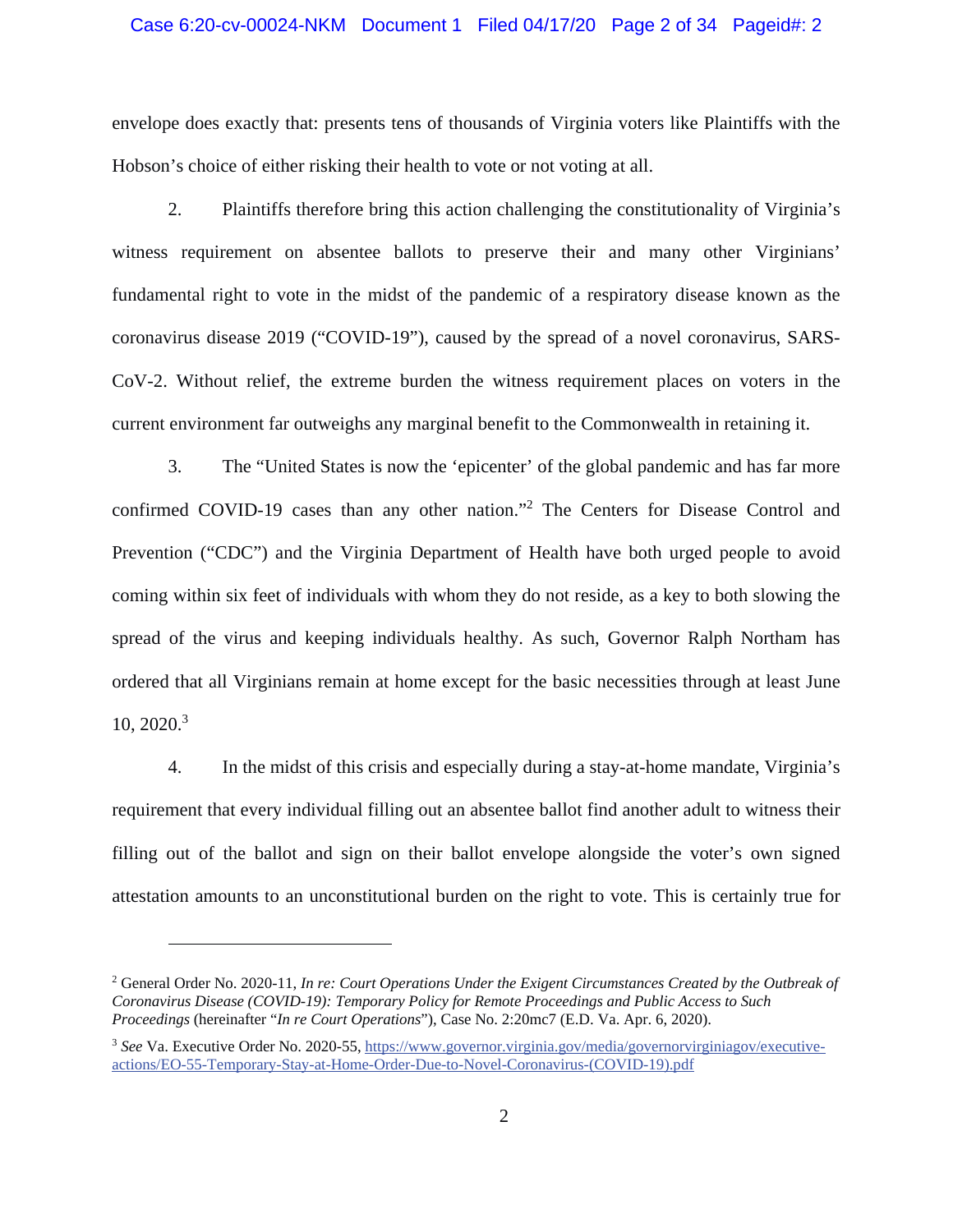### Case 6:20-cv-00024-NKM Document 1 Filed 04/17/20 Page 3 of 34 Pageid#: 3

Virginia's federal office primaries in June, and will likely be true for voting in the November general election as well.

5. The COVID-19 outbreak means that the witness requirement will disenfranchise many thousands of Virginians like the individual Plaintiffs who cannot risk contact with other individuals to vote in person or obtain a witness signature on their absentee ballot. Over a quarter of Virginians age 18 and over live by themselves, and almost a third of Virginians over 65 years of age—one of the groups most vulnerable to COVID-19—live alone.<sup>4</sup> And the impact of this requirement will also fall more heavily on Virginians with disabilities and African Americans, who both live alone in larger percentages than the population as a whole.<sup>5</sup>

6. The witness requirement mostly directly and disproportionately harms African Americans during the COVID-19 pandemic, though, because they face greater rates of severe health complications and death from COVID-19. Virginia's history of voting-related discrimination against African Americans, as well as continuing discrimination in areas such as education, employment, and health, interacts with the witness requirement to hinder their ability to participate effectively in the political process in violation of Section 2 of the Voting Rights Act.

7. Over half a million Virginians cast ballots in the June 2018 Democratic and Republican primaries, and over 3.98 million Virginians cast ballots in the November 2016 general election. The Virginians who live alone and would have otherwise voted in the upcoming elections but will not, or those whose absentee ballots will be rejected, will therefore likely

<sup>4</sup> 2018 Current Population Survey, U.S. Census Bureau, statistics accessed by using the Census Bureau Current Population Survey Table Creator tool at https://www.census.gov/cps/data/cpstablecreator.html.

<sup>5</sup> *Id.*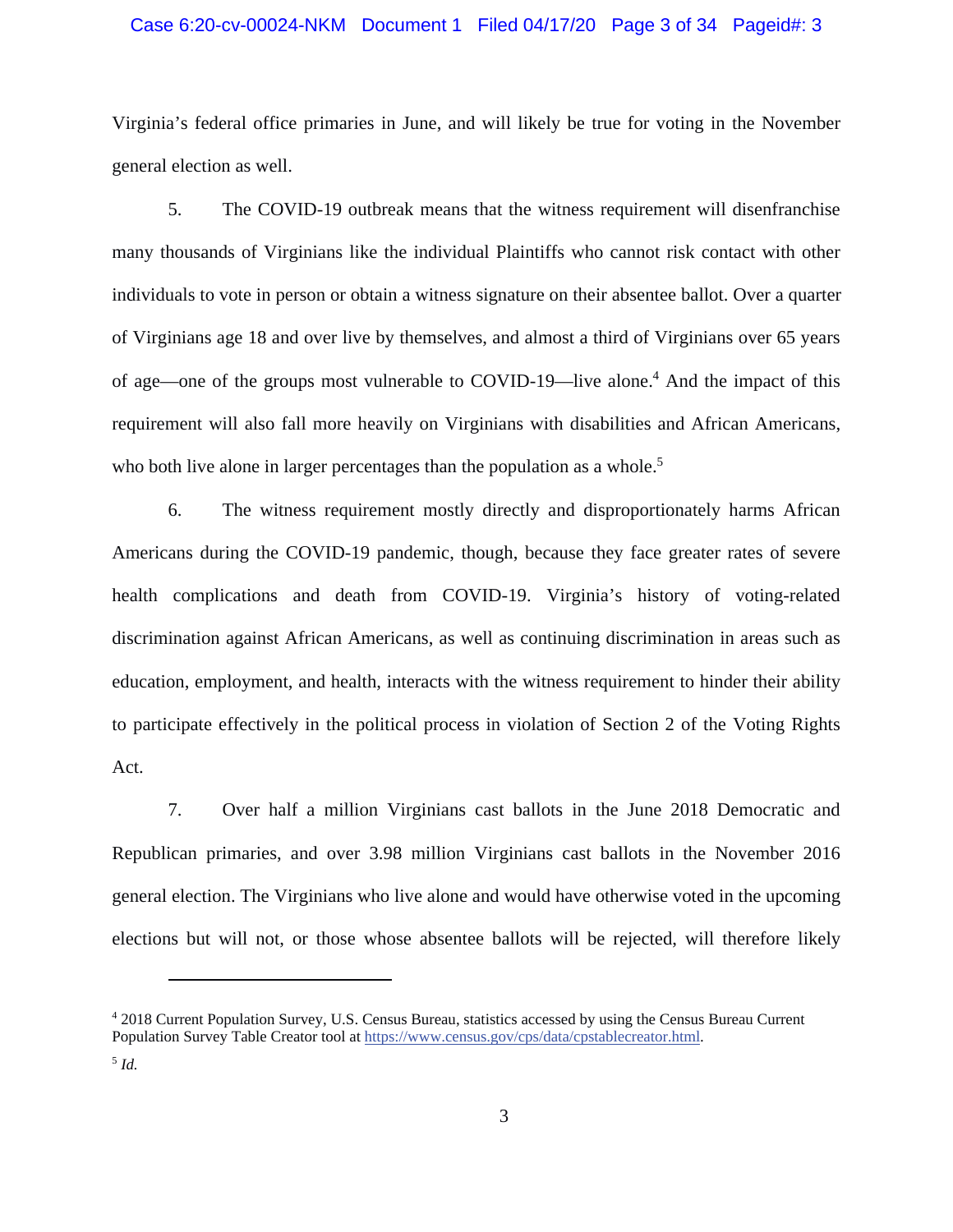### Case 6:20-cv-00024-NKM Document 1 Filed 04/17/20 Page 4 of 34 Pageid#: 4

number in the tens of thousands, if not hundreds of thousands, given the likely explosion of voting by mail this year.

8. The witness requirement is not worth this massive disenfranchisement of Virginia voters and its disproportionate harm to elderly voters, African American voters, and voters with disabilities. While election integrity is an important interest, the witness requirement does very little if anything—and it is certainly not narrowly tailored—to serve this interest in light of the many other provisions of Virginia law that safeguard absentee voting and penalize those who abuse the process. The fact that Virginia is one of only 11 states that require an individual submitting an absentee ballot to have a witness sign their ballot envelope further underscores the requirement's lack of necessity. Regardless, whatever additional marginal benefits the witness requirement may offer, such benefit is greatly outweighed by the risk of disenfranchisement. The lack of an opportunity to cure a missing witness signature further compounds the burden.

9. Plaintiffs therefore ask that the Court enjoin Virginia's absentee witness requirement and declare it unconstitutional and in violation of Section 2 of the Voting Rights Act for this year's elections.

#### **PARTIES**

10. Plaintiff Katherine D. Crowley is a resident of Lexington, Virginia, where she is a registered voter. She has been a Virginia registered voter for many years and has consistently voted in both state and federal elections. She lives in Virginia's Sixth congressional district, where there is no congressional primary this year, but she intends to vote in the November 2020 general election.

11. Because of the COVID-19 outbreak, Ms. Crowley does not feel safe voting in person for the November election if COVID-19 community transmission persists or recurs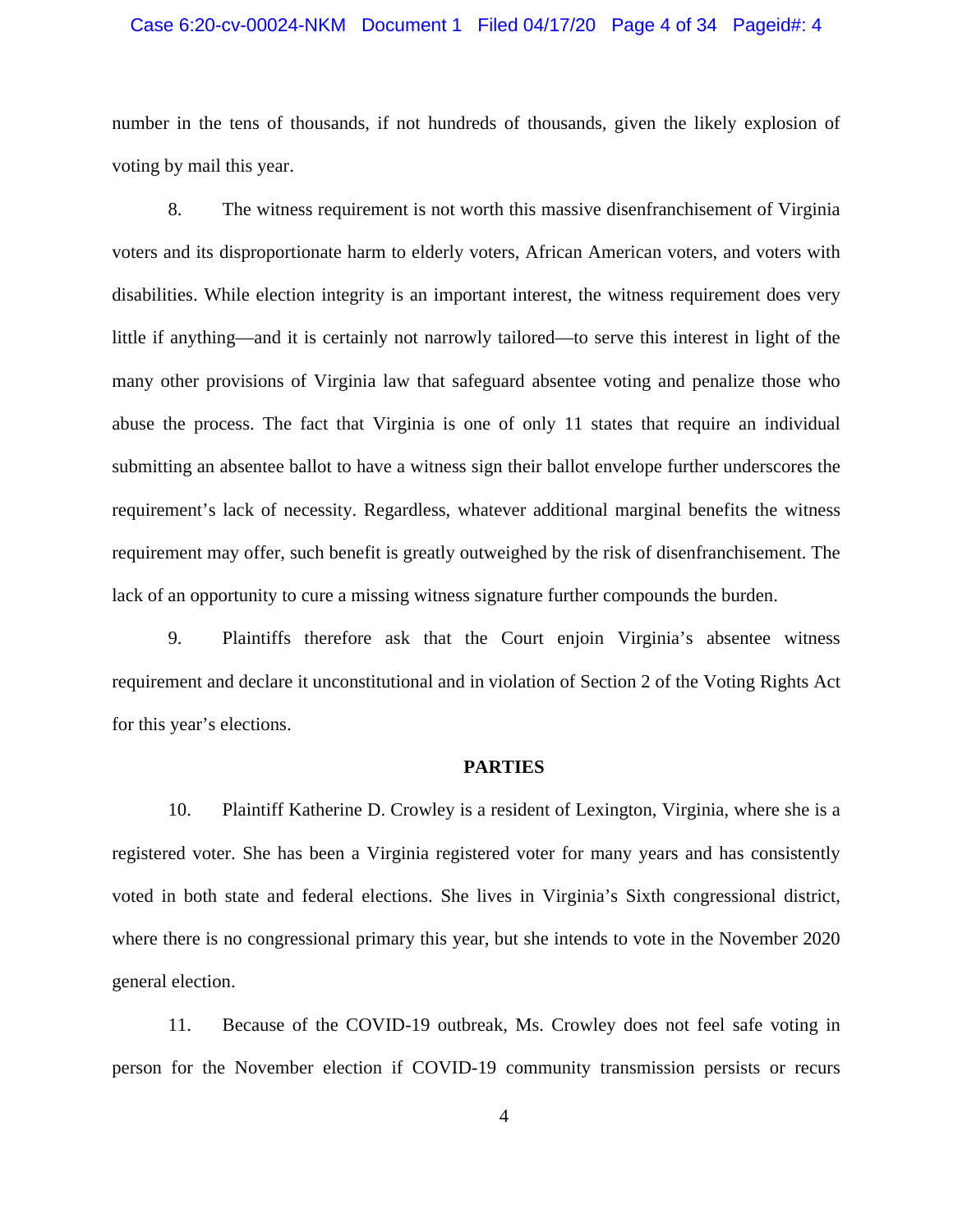### Case 6:20-cv-00024-NKM Document 1 Filed 04/17/20 Page 5 of 34 Pageid#: 5

during that time frame. She would request an absentee ballot, but she lives by herself and does not feel safe finding an individual to witness and sign her absentee ballot envelope so she will not be able to vote in the November election or have her vote counted if the witness requirement remains in place. This is because she not only intends to follow any stay-at-home order if in place and practice social distancing if needed, but also because she has a previous medical diagnosis that she is concerned may put her at a higher risk for contracting COVID-19 and facing heightened medical consequences if she does. If the witness requirement is lifted, she will vote by absentee ballot in the November general election should COVID-19 transmission present a risk to her health at that point.

12. Plaintiff Seijra Toogood is a resident of Fairfax, Virginia, where she is a registered voter. She has been a Virginia registered voter for many years and has consistently voted in both state and federal elections. She lives in Virginia's Eleventh congressional district and would like to vote in the June 23, 2020 primary election being held for that district.

13. Because of the COVID-19 outbreak, Ms. Toogood does not feel safe voting in person during the race. She has requested an absentee ballot, but she lives by herself and does not feel safe finding an individual to witness and sign her absentee ballot envelope so she will not be able to vote in the June primary or have her vote counted if the witness requirement remains in place. This is because she is not only following the Governor's stay-at-home order and practicing social distancing, but also because she has underlying heart and respiratory issues that put her at a higher risk for contracting COVID-19 and facing serious medical consequences if she does. Similarly, if COVID-19 community transmission either persists or resurges around the time of the November general election, she will not be able to vote or have her vote counted if the witness requirement remains in place. If the witness requirement is lifted, she will vote by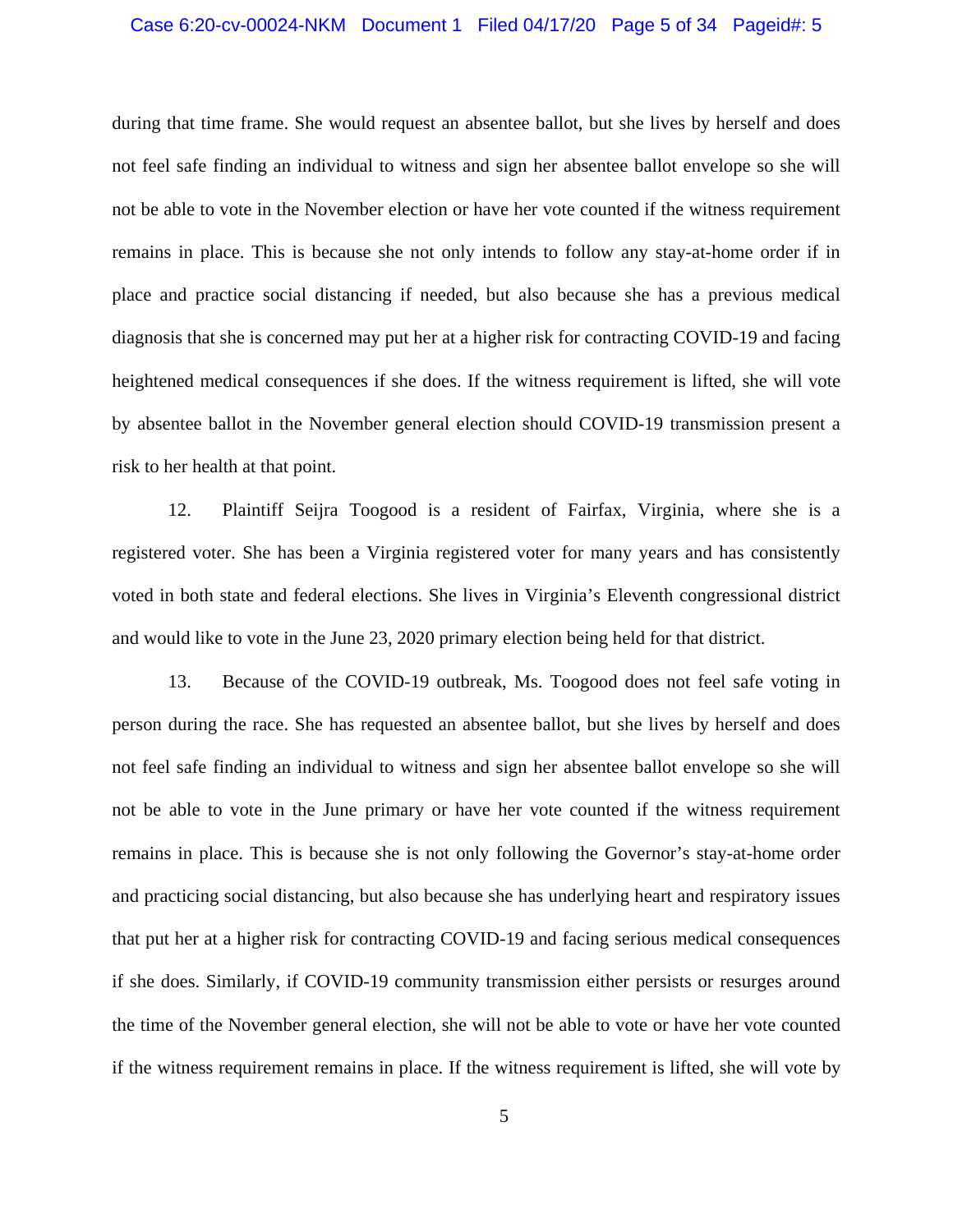absentee ballot in the June primary, as well as in the November general election should COVID-19 transmission present a risk to her health at that point. As an African-American Virginian, Ms. Toogood is also aware of the ongoing history of voting, economic, and health discrimination against African Americans in Virginia, and believes the witness requirement perpetuates and worsens this discrimination.

14. Plaintiff Erikka Goff is a resident of Scottsville, Virginia, where she is a registered voter. She has been a registered voter since she was old enough to vote and has consistently voted in both state and federal elections. Ms. Goff generally votes in person but because of the COVID-19 outbreak, Ms. Goff sought an absentee ballot to vote by mail in her local Scottsville Town Election currently set to be held on May 5, 2020.<sup>6</sup> Ms. Goff received her ballot on March 27, 2020, at which point she realized that she would not be able to complete the witness signature requirement without violating social distancing guidelines that she had been following for several weeks. On March 30—the same day Governor Northam held a press conference announcing a stay-at-home order—she raised her concerns regarding the witness signature requirement to her local registrar, who suggested she call the Department of Elections. Ms. Goff requested a callback on the automated phone system of the Department of Elections but has not heard back.

15. Because of the COVID-19 outbreak, Ms. Goff does not feel safe voting in person during the May or June elections. She has an absentee ballot for the May election and intends to vote an absentee ballot by mail in the Democratic primary for the Fifth congressional district in

<sup>6</sup> On April 8, 2020, Governor Northam requested that the General Assembly move the May 5, 2020 elections to coincide with the November 3, 2020 General Election date. As of the filing of this complaint, the General Assembly has not acted upon this request and absentee balloting is currently continuing for the May 5 election.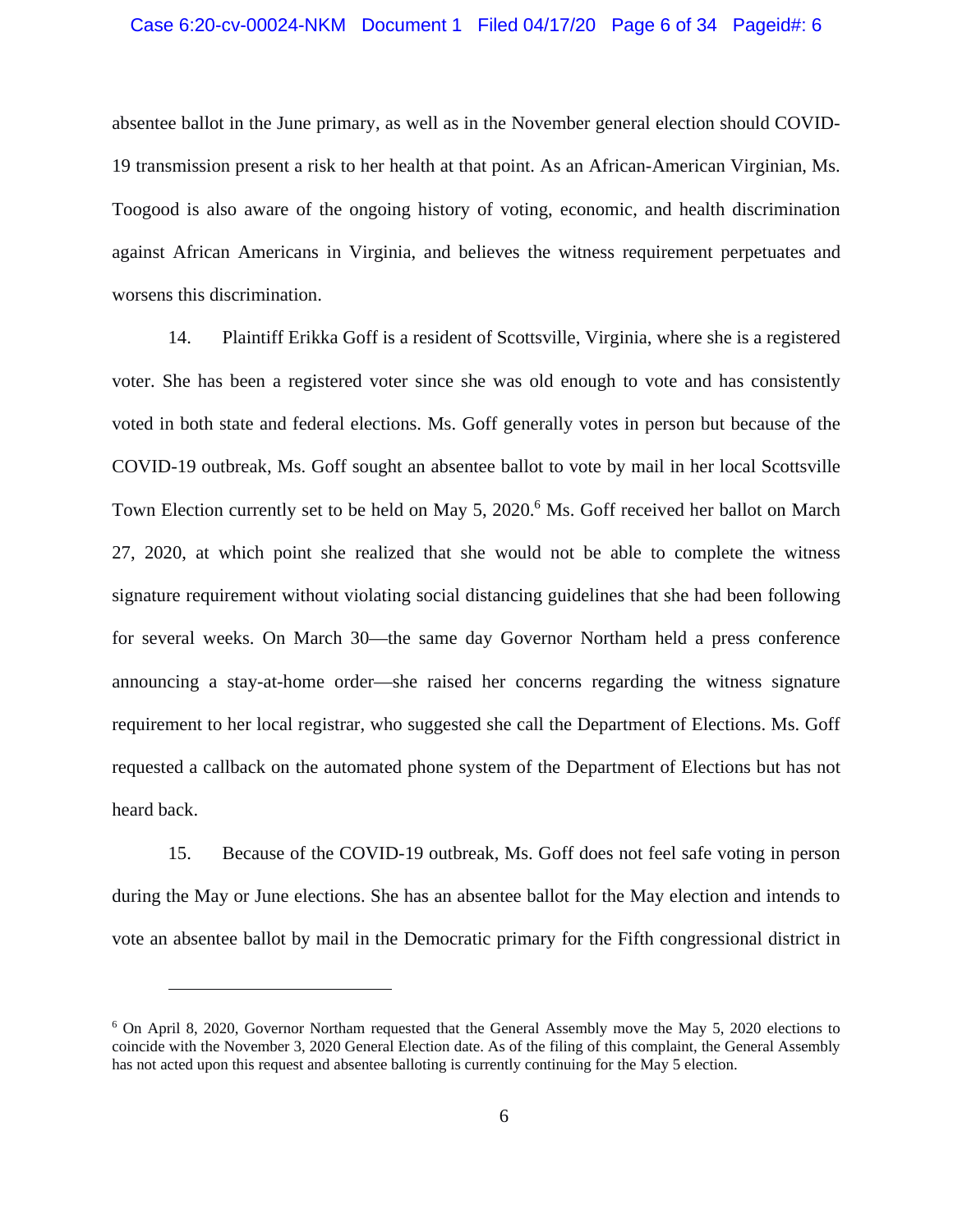### Case 6:20-cv-00024-NKM Document 1 Filed 04/17/20 Page 7 of 34 Pageid#: 7

June, but she lives by herself and does not feel safe finding an individual to witness and sign her absentee ballot envelope. As a result, she will not be able to vote in either the May or June elections or have her votes counted if the witness signature requirement remains in place. This is because she is following the Governor's stay-at-home order and practicing social distancing to avoid putting herself at risk of developing COVID-19 and facing serious medical consequences if she does. Similarly, if COVID-19 community transmission either persists or resurges around the time of the November general election, she will not be able to vote or have her vote counted if the witness signature requirement remains in place. If the witness signature requirement is lifted, she will vote by absentee ballot in the June primary (and May primary if held), as well as in the November general election should COVID-19 transmission present a risk to her health at that point.

16. Plaintiff League of Women Voters of Virginia ("the League") is a nonprofit, nonpartisan membership organization that was founded in 1920. Its principal address is 1011 E. Main Street, Ste. 214A, Richmond, VA 23219.

17. The League works to encourage informed and active participation in government and influence public policy through education and advocacy. The League supports full voting and representational rights for all eligible Commonwealth citizens and promotes policies that encourage voter participation. The League has nearly 2,000 members across Virginia, some of whom live alone and are vulnerable to becoming severely ill from COVID-19 because they are elderly and/or have underlying health conditions. Certain of these members will seek to vote absentee in upcoming elections but will be unable to comply with the witness requirement without placing their own health at risk.

7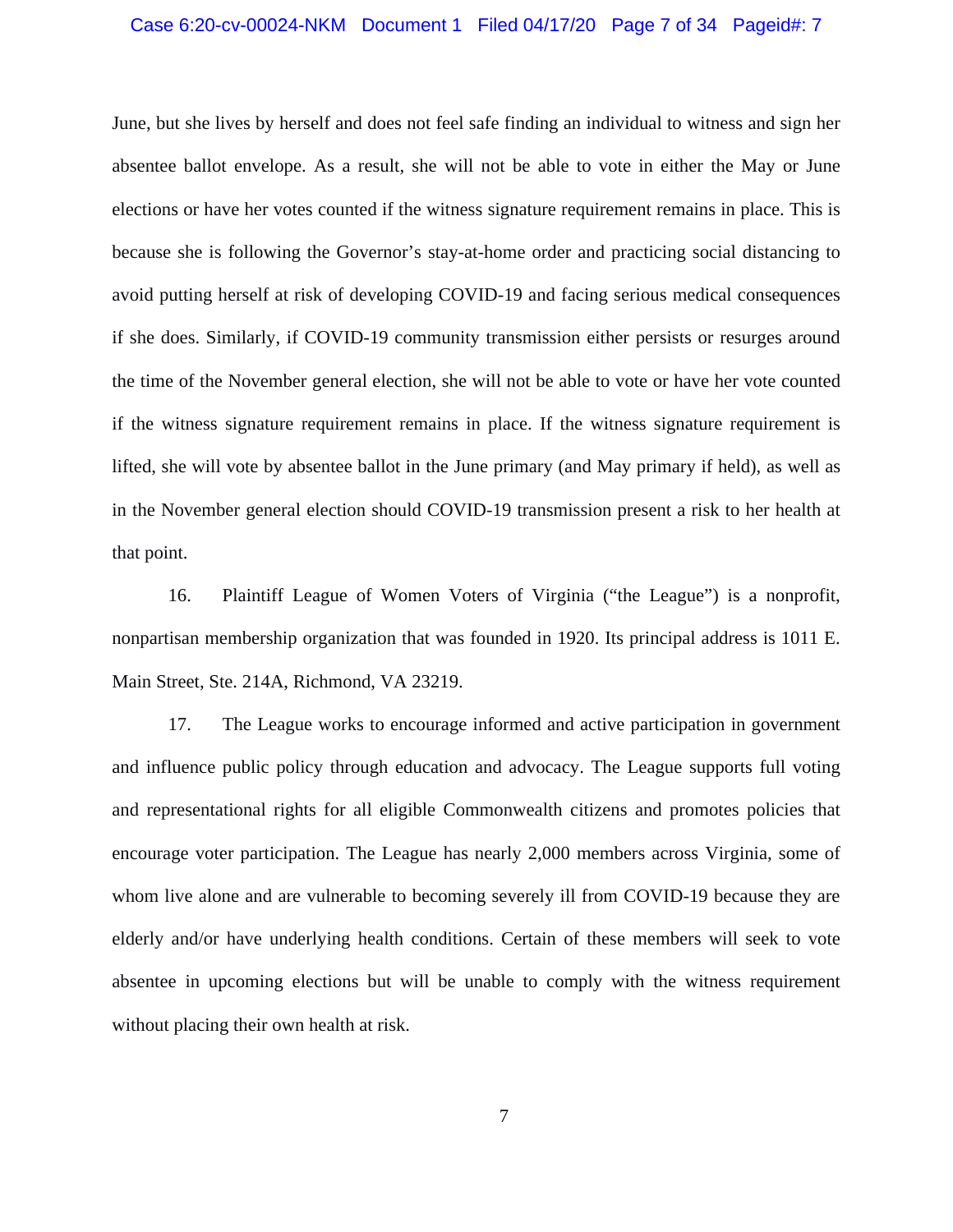### Case 6:20-cv-00024-NKM Document 1 Filed 04/17/20 Page 8 of 34 Pageid#: 8

18. The League regularly conducts voter registration and get-out-the-vote activities for thousands of voters across the state, and in recent weeks it has been advocating through letters and calls to state officials for expanded use of voting by mail, absentee voting by mail and elimination of the witness requirement in order to better protect the health of voters and poll workers during the COVID-19 outbreak. The League anticipates that it will have to divert additional resources from its regular activities to advocate for lifting the requirement and to conduct outreach to its members and the voters they serve to ensure they understand and can find ways to comply with the requirements if possible.

19. Defendant Virginia State Board of Elections (the "Board") is the regulatory authority authorized to make rules and regulations that, consistent with election laws, govern the work of local electoral boards, general registrars, and officers of election in properly administering elections in Virginia. Through the Department of Elections, it is also responsible for supervising and coordinating the work of the county and city electoral boards and registrars to ensure uniformity in their practices, as well as ensuring that electoral boards and general registrars are properly trained to carry out their duties. The Board also prescribes forms for voter registration and elections. *See* Va. Code § 24.2-103(a); Va. Code § 24.2-105. The Board sets standards that "tightly regulate[]" the "form of ballots used in Virginia elections." *Marcellus v. State Bd. of Elections*, 849 F.3d 169, 172 (4th Cir. 2017).

20. Defendant Robert H. Brink is the Chairman of the Virginia Board of Elections. As Chairman, he is responsible for presiding over Board meetings and performing the functions of a presiding officer. As a member of the Board, he is also one of three individuals responsible for the actions of the Board. 1 Va. Admin. Code 20-20-30. He is sued in his official capacity.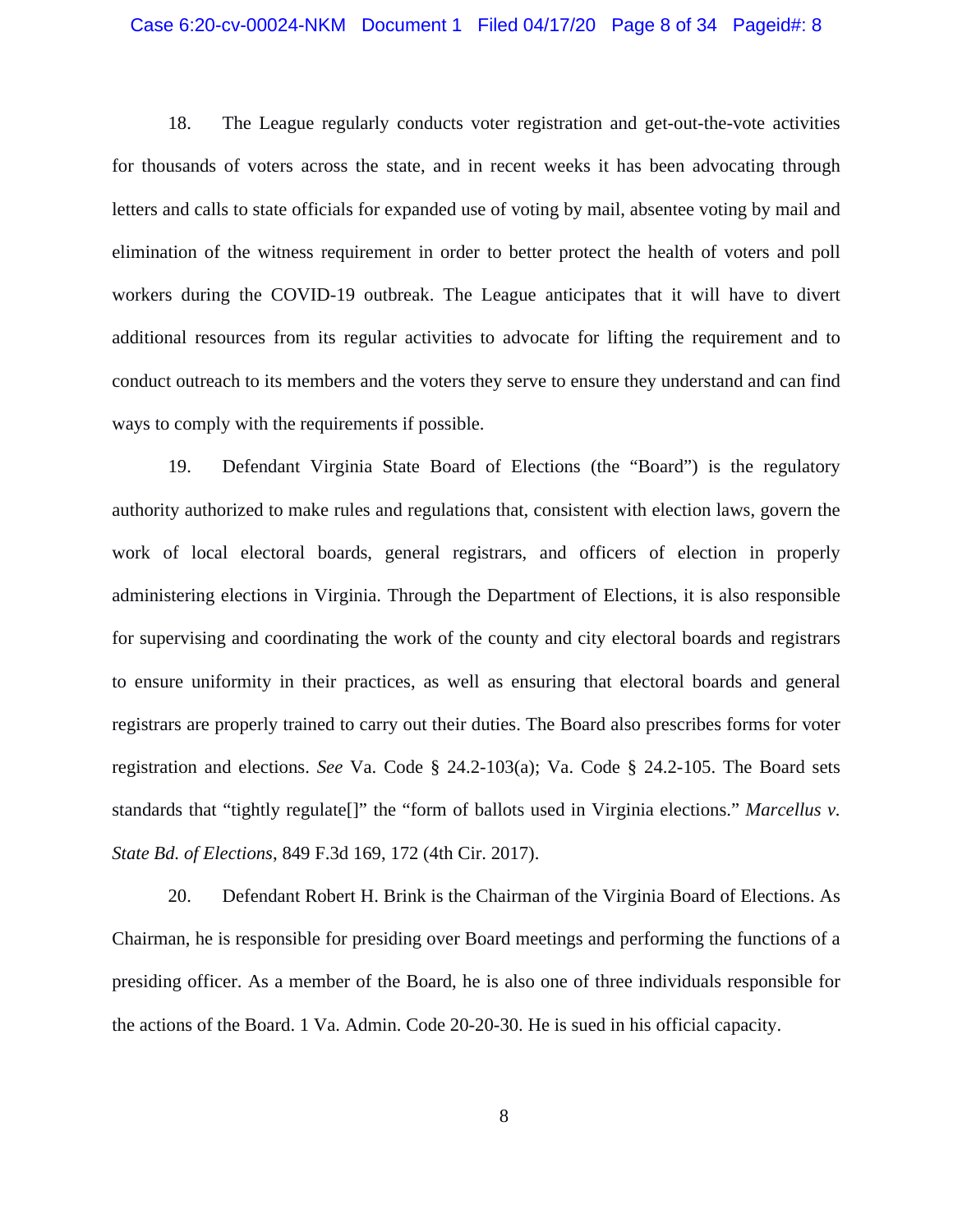### Case 6:20-cv-00024-NKM Document 1 Filed 04/17/20 Page 9 of 34 Pageid#: 9

21. Defendant John O'Bannon is the Vice-Chair of the Virginia Board of Elections. As Vice-Chair, he is responsible for performing the Board Chairman's duties in the Chairman's absence. As a member of the Board, he is also one of three individuals responsible for the actions of the Board. 1 Va. Admin. Code 20-20-30. He is sued in his official capacity.

22. Defendant Jamilah D. Lecruise is the Secretary of the Virginia Board of Elections. As Secretary, she is "authorized to do all things necessary to the proper execution of the law creating and governing the board and in the performance of the duties imposed upon it" so long as they are not such as they can only be performed "by the board in its corporate capacity." 1 Va. Admin. Code 20-20-30. She also has the "authority to conduct the board's administrative and programmatic operations and to discharge the board's duties consistent with specific delegations of authority." 1 Va. Admin. Code 20-20-60. As a member of the Board, she is also one of three individuals responsible for the actions of the Board. She is sued in her official capacity.

23. Defendant Christopher E. Piper is the Commissioner of the Virginia Department of Elections (the "Department"). The Department conducts the Board's administrative and programmatic activities and discharges the Board's duties within its delegated authority. The Department is also responsible for administering and maintaining the Commonwealth's voter registration system and overseeing registered voter list maintenance, and for providing electronic applications for voter registration and absentee ballots. As Commissioner, Defendant Piper is responsible for overseeing the day-to-day operations of the Department. He also has powers "to designate alternative methods and procedures to handle" absentee applications and ballots "in the case of an emergency that will not allow sufficient time for the distribution and handling of absentee ballot applications and absentee ballots . . . for qualified voters who are unable to vote in person because of the emergency." Va. Code § 24.2-713. He is sued in his official capacity.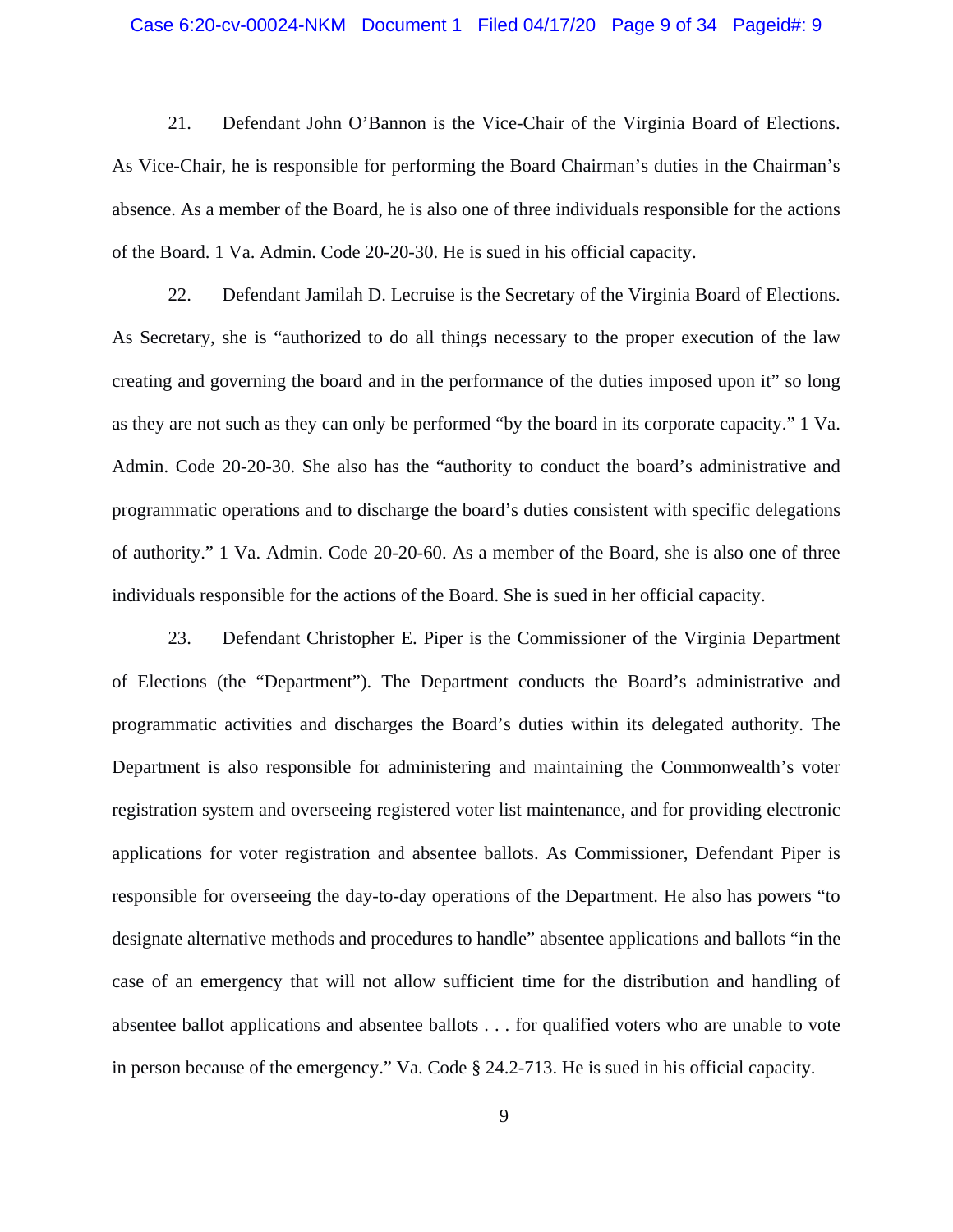## **JURSIDICTION AND VENUE**

24. This action arises under the First and Fourteenth Amendments to the U.S. Constitution as well as Section 2 of the Voting Rights Act, and is brought under 42 U.S.C. §§ 1983 and 1988 and authorized under 52 U.S.C. § 10302 to seek injunctive and declaratory relief for violations of constitutional and statutory rights under color of state law. This Court therefore has subject matter jurisdiction under 28 U.S.C. §§ 1331 and 1343.

25. This Court has personal jurisdiction over Defendants because each is either a state agency or sued in their official capacity as a state official, and the violations complained of concern their conduct in such capacities.

26. Declaratory relief is authorized by 28 U.S.C. §§ 2201 and 2202.

27. Venue in the Western District of Virginia is proper based on 28 U.S.C. § 1391(b)(2) because a substantial part of the events that gave rise to Plaintiffs' claims occurred or will occur there, including concerning Plaintiffs Crowley (City of Lexington) and Goff (Albemarle County) who reside there.

### **FACTS**

### **Transmission of COVID-19 and Public Health Guidelines**

28. The novel coronavirus, SARS-CoV-2, is the virus that causes COVID-19, a deadly disease that is now a global pandemic.<sup>7</sup>

<sup>7</sup> Betsy McKay et al*., Coronavirus Declared Pandemic by World Health Organization*, WALL ST. J. (Mar. 11, 2020, 11:59 PM), https://www.wsj.com/articles/u-s-coronavirus-cases-top-1-000-11583917794.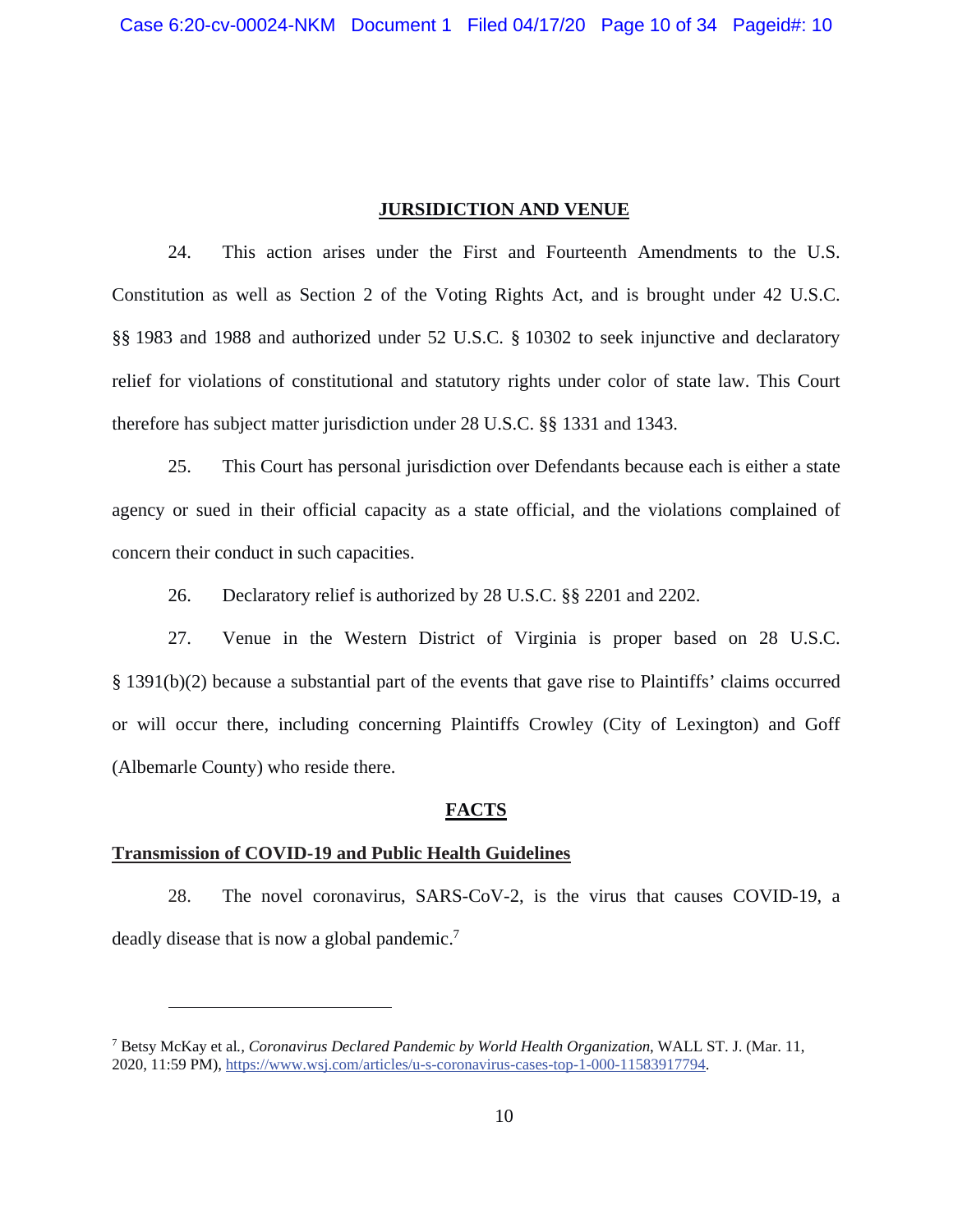29. According to the CDC, this coronavirus spreads aggressively and asymptomatic people can spread it.<sup>8</sup> All age groups have contracted the disease.<sup>9</sup> There is no vaccine, and there is no cure.

30. As of early April, the United States led the world in the total number of COVID-19 cases, surpassing even China and Italy before spread of the virus has even peaked. As many as 240,000 people in the United States may die from COVID-19 during the current outbreak, even accounting for existing governmental and public health interventions.<sup>10</sup>

31. The World Health Organization ("WHO") estimates that approximately 20 percent of those infected by SARS-CoV-2 require hospitalization.<sup>11</sup> This is because COVID-19 can severely damage lung tissue, cause a permanent loss of respiratory capacity, and also damage tissues in the kidney, heart, and liver.<sup>12</sup>

32. Despite some initial comparisons to seasonal influenza, estimates from early March put the fatality rate for people infected with COVID-19 at approximately ten times higher than even a severe flu season, including in countries with advanced health care systems.<sup>13</sup>

<sup>&</sup>lt;sup>8</sup> Centers for Disease Control and Prevention, How Coronavirus Spreads, https://www.cdc.gov/coronavirus/2019ncov/prevent-getting-sick/how-covid-spreads.html (last visited Apr. 15, 2020).

<sup>&</sup>lt;sup>9</sup> Robert Verity, PhD., et al., Estimates of the Severity of Coronavirus Disease 2019: A Model-Based Analysis, Lancet Infec Dis (March 30, 2020), 6.

<sup>10</sup> Rick Noack, et al., *White House Task Force Projects 100,000 to 240,000 Deaths in U.S., Even With Mitigation Efforts*, WASH. POST (April 1, 2020, 12:02 am), https://www.washingtonpost.com/world/2020/03/31/coronaviruslatest-news/.

<sup>&</sup>lt;sup>11</sup> World Health Organization, Q&A on Coronaviruses (COVID-19), "Should I Worry About COVID-19?," https://www.who.int/news-room/q-a-detail/q-a-coronaviruses.

<sup>&</sup>lt;sup>12</sup> Centers for Disease Control and Prevention, Interim Clinical Guidance for Management of Patients with Confirmed Coronavirus Disease (COVID-19), https://www.cdc.gov/coronavirus/2019-ncov/hcp/clinical-guidancemanagement-patients.html (last visited Apr. 15, 2020).

<sup>&</sup>lt;sup>13</sup> Betsy McKay, Coronavirus vs. Flu Which Virus is Deadlier, WALL ST. J. (Mar. 10, 2020, 12:49 PM), https://www.wsj.com/articles/coronavirus-vs-flu-which-virus-is-deadlier-11583856879.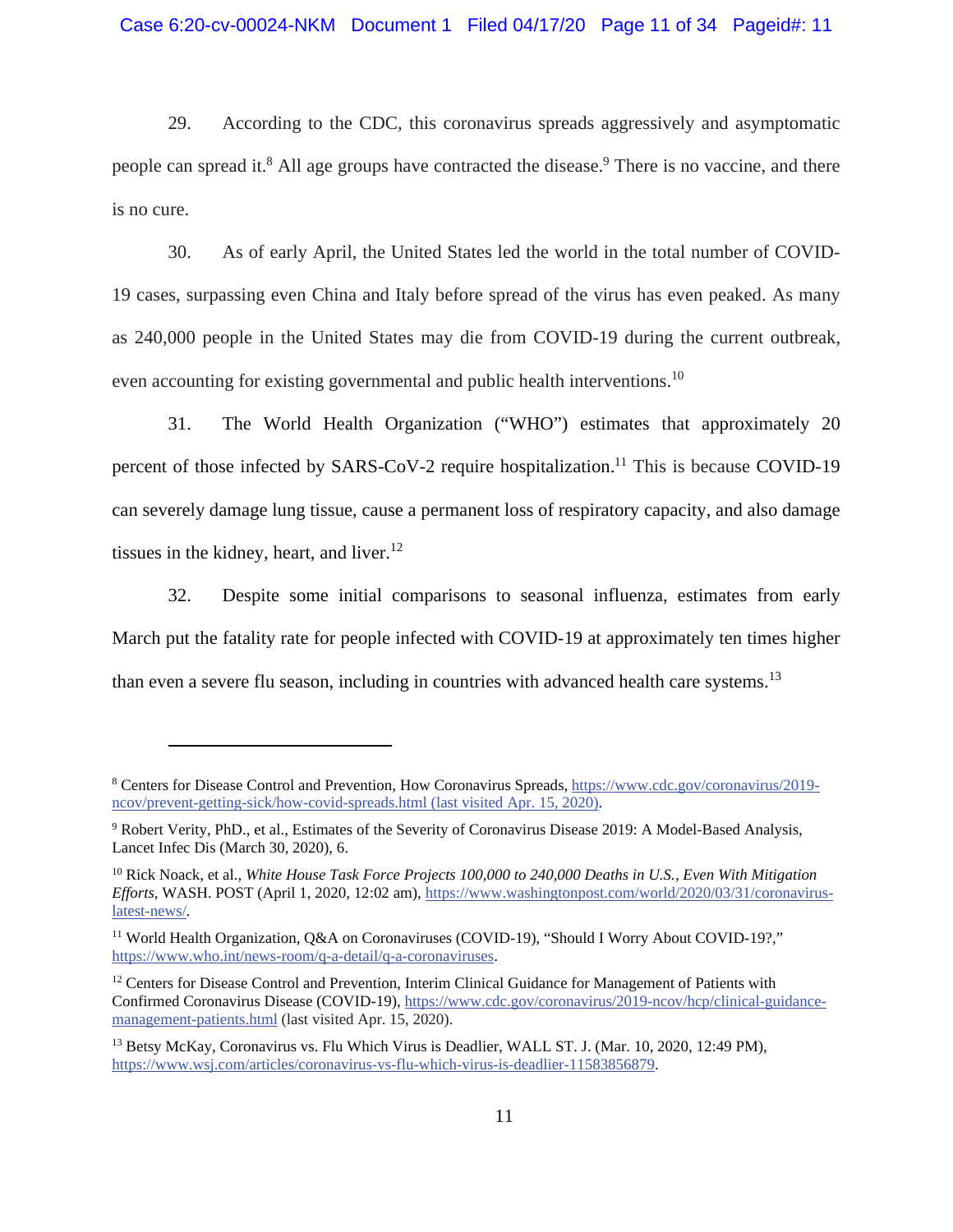33. While people of all ages have contracted and died from COVID-19, it is particularly fatal for older individuals. Preliminary reports based on WHO data show a 3.6% mortality rate for individuals between 60-69 years old, an 8% mortality rate for those 70-79 years old, and a 14.8% mortality rate for those who are 80 years old or older.<sup>14</sup> COVID-19 also poses greater risks for people with preexisting heart and respiratory conditions, individuals with compromised immune systems, and those with many other conditions.15

34. The effects of the pandemic on social life will last well into the summer of 2020, if not much longer. While there is some reason to believe that transmission may taper somewhat in the summer months, experts have indicated that COVID-19 "will face less immunity and thus transmit more readily even outside of the winter season," and that season changes are "unlikely to stop transmission."16 Further, even those who develop an immune response to the virus after an infection are not necessarily safe from reinfection, as we do not yet have sufficient data about how long immunity to the virus will last.<sup>17</sup> This week, Dr. Anthony Fauci, head of the National

15 Centers for Disease Control and Prevention, *Groups at Higher Risk of Severe Illness*, https://www.cdc.gov/coronavirus/2019-ncov/need-extra-precautions/groups-at-higher-risk.html (last visited Apr. 15, 2020).

<sup>14</sup> Centers for Disease Control and Prevention*, Interim Clinical Guidance for Management of Patients with Confirmed Coronavirus Disease (COVID-19)*, https://www.cdc.gov/coronavirus/2019-ncov/hcp/clinical-guidancemanagement-patients.html (last visited Apr. 15, 2020).

<sup>&</sup>lt;sup>16</sup> Marc Lipsitch, DPhil, Professor of Epidemiology and Director, Center for Communicable Disease Dynamics, Harvard T.H. Chan School of Public Health, *Seasonality of SARS-CoV-2: Will COVID-19 go away on its own in warmer weather?*, https://ccdd.hsph.harvard.edu/will-covid-19-go-away-on-its-own-in-warmer-weather/.

<sup>17</sup> Apoorva Mandavilli and Katie Thomas, *Will an Antibody Test Allow Us to Go Back to School or Work?*, N.Y. TIMES (Apr. 11, 2020), https://www.nytimes.com/2020/04/10/health/coronavirus-antibody-test.html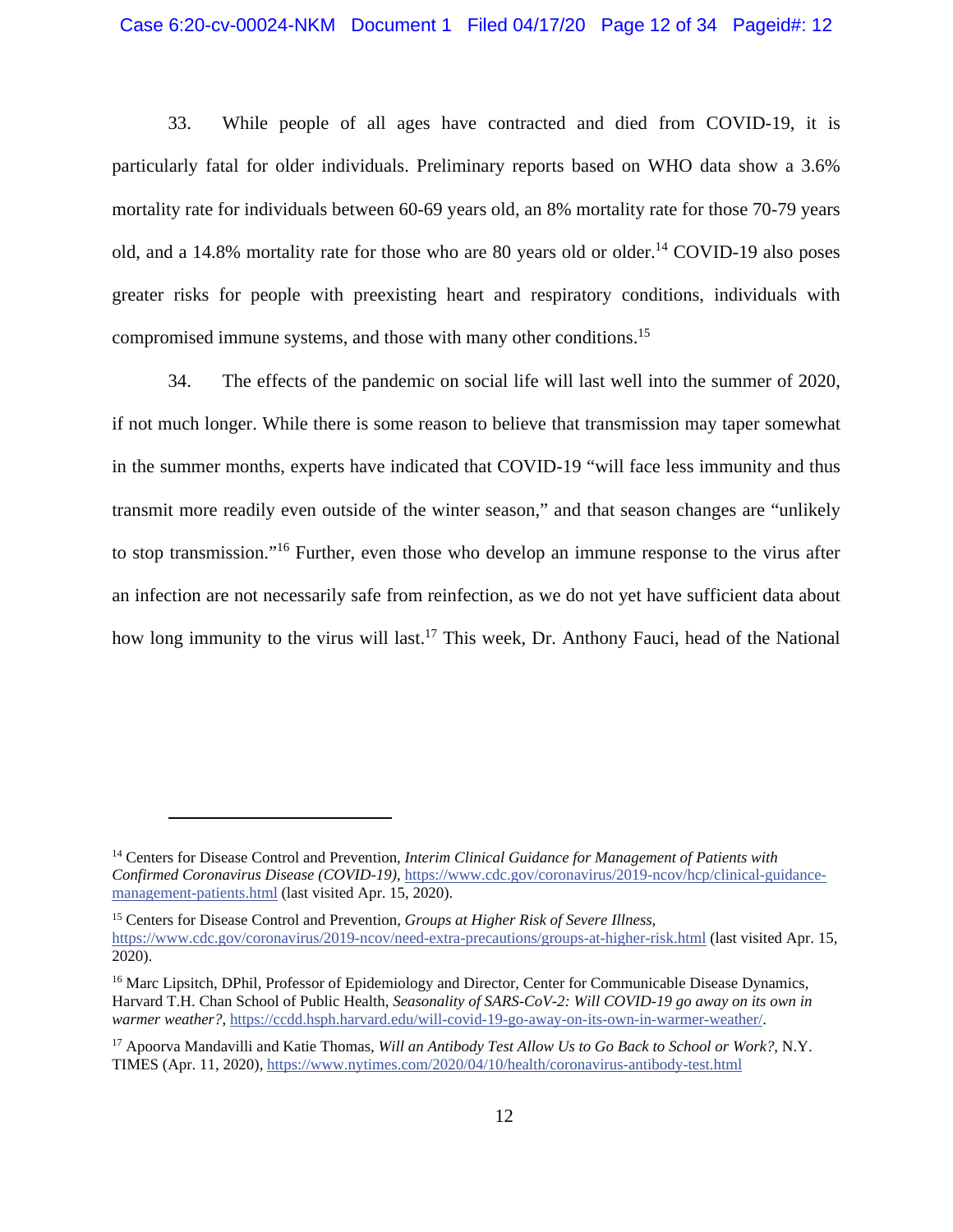### Case 6:20-cv-00024-NKM Document 1 Filed 04/17/20 Page 13 of 34 Pageid#: 13

Institute of Allergy and Infectious Diseases, said that he "can't guarantee" in-person voting will be safe in November, because of a potential resurgence of COVID-19 in the fall.<sup>18</sup>

35. Because there is no vaccine, social distancing measures, including maintaining at least six feet of space between people (as well as consistent hygiene practices), are the only known effective measures for protecting against transmission of COVID-19.19 The CDC has issued guidance informing individuals to avoid public gatherings until at least May 15, 2020.

36. For this reason, the CDC has issued specific guidelines concerning voting during the COVID-19 pandemic. Among other things, it recommends that states "[e]ncourage voters to use voting methods that minimize direct contact with other people and reduce crowd size at polling stations" including "mail-in methods of voting if allowed in the jurisdiction."<sup>20</sup>

37. These recommendations make sense, given the relative risks of voting in person during the pandemic versus voting by mail. There is no evidence that SARS-CoV-2 can be spread through the mail, and the U.S. Postal Service has further changed their policies to "eliminate the requirement that customers sign our Mobile Delivery Devices for delivery" and

19 Johns Hopkins University, *Coronavirus, Social Distancing and Self-Quarantine*, https://www.hopkinsmedicine.org/health/conditions-and-diseases/coronavirus/coronavirus-social-distancing-andself-quarantine (last visited Apr. 15, 2020); Declaration of Dr. Jonathan Louis Golob at ¶ 8, ECF No. 5, *Dawson v. Asher*, 2:20-cv-00409-JLRMAT (W.D. Wash. Mar. 16, 2020).

<sup>18</sup> Jason Silverstein, *Fauci says he "can't guarantee" in-person voting in November will be safe*, CBSNews.com (Apr. 13, 2020), https://www.cbsnews.com/news/coronavirus-fauci-says-he-cant-guarantee-in-person-voting-innovember-will-be-safe/?ftag=CNM-00-10aac3a.

<sup>20</sup> Centers for Disease Control & Prevention, *Recommendations for Election Polling Locations: Interim guidance to prevent spread of coronavirus disease 2019 (COVID-19)* (updated Mar. 27, 2020), https://www.cdc.gov/coronavirus/2019-ncov/community/election-polling-locations.html.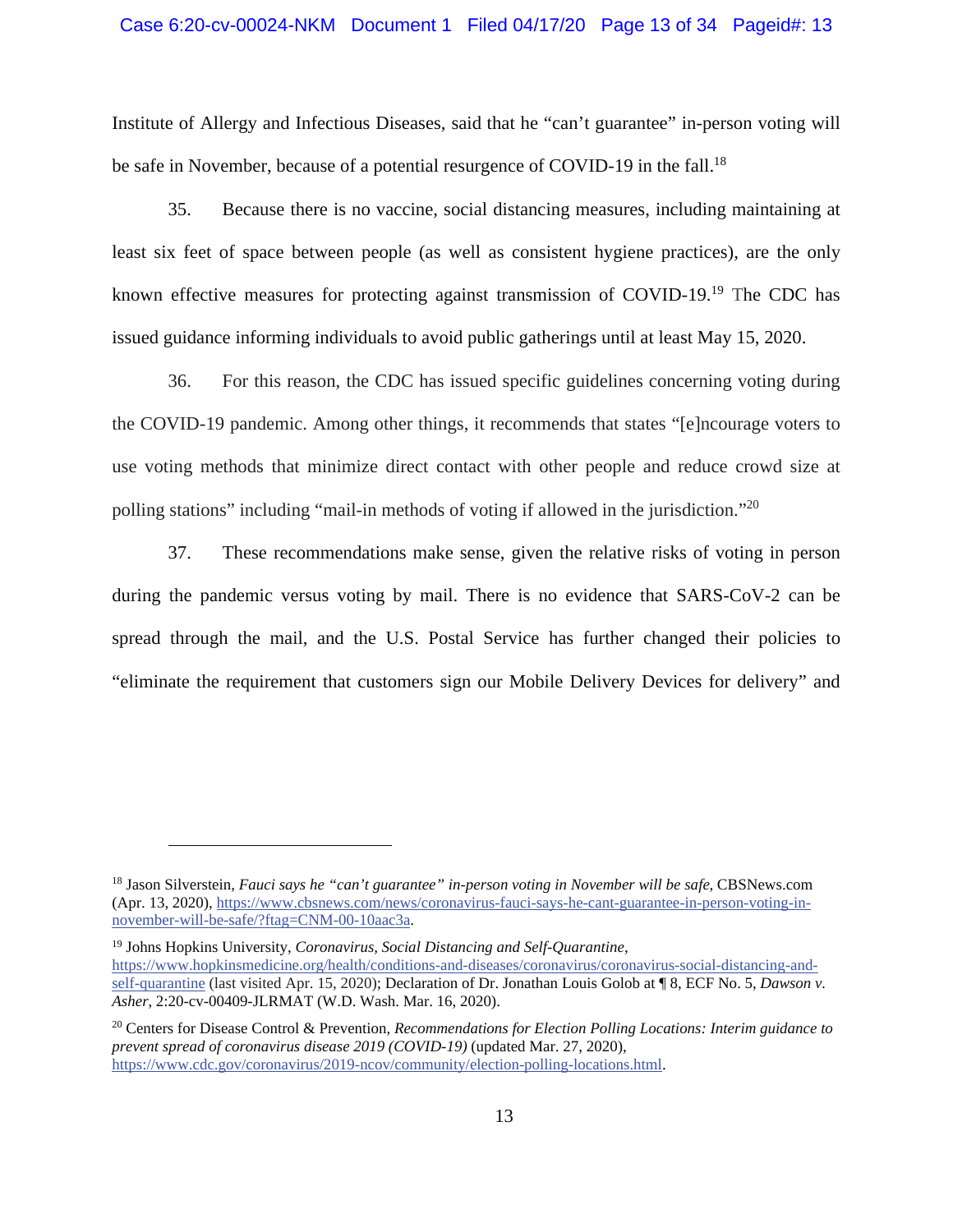# Case 6:20-cv-00024-NKM Document 1 Filed 04/17/20 Page 14 of 34 Pageid#: 14

now require the customer "to step back a safe distance or close the screen door/door so that they may leave the item in the mail receptacle or appropriate location by the customer door."<sup>21</sup>

38. In contrast, the risks of interpersonal interaction while voting have already borne out unfortunate results. In Illinois, a person who worked at a Chicago polling place during the March 17 primary died from COVID-19,<sup>22</sup> while another tested positive after voting in person.<sup>23</sup> And during Florida's recent primary, two Broward County poll workers tested positive for COVID-19, one of whom was handling driver's licenses as part of the identification verification process.24

39. In Milwaukee and Green Bay, Wisconsin, voters experienced multi-hour waits and lines stretching blocks upon blocks because government officials there were unable to create a viable vote-by-mail process for all voters.<sup>25</sup> These are the opposite of constitutionally

<sup>21</sup> United States Postal Service. *USPS Statement on Coronavirus* (Apr. 2, 2020),

https://about.usps.com/newsroom/statements/usps-statement-on-coronavirus.htm (citing guidance from World Health Organization, CDC, and Surgeon General)

<sup>22</sup> Mary Ann Ahern, *Poll Worker at Chicago Voting Site Dies of Coronavirus, Election Officials Say*, NBC CHICAGO (Apr. 13, 2020, 10:59 AM), https://www.nbcchicago.com/news/local/chicago-politics/poll-worker-at-chicagovoting-site-dies-of-coronavirus-election-officials-say/2255072/.

<sup>&</sup>lt;sup>23</sup> Gov. Pritzker Encourages Illinoisans to Vote by Mail After In-Person Voter Tests Positive for Coronavirus, NBC CHICAGO (Apr. 12, 2020, 6:07 PM), https://www.nbcchicago.com/news/local/gov-pritzker-encourages-illinoisansto-vote-by-mail-in-upcoming-general-election/2254687/..

<sup>24</sup> Anthony Man, *Two Broward poll workers, including one who handled voters' driver licenses, test positive for coronavirus*, S. FLA. SUN SENTINEL (Mar. 26, 2020), https://www.sun-sentinel.com/coronavirus/fl-ne-browardelections-poll-workers-coronavirus-20200326-wmgy775dvjc5jis2oagxlpmule-story.html.

<sup>&</sup>lt;sup>25</sup> Parker Schorr, *Wisconsin's pandemic election: Long waits, face masks as voters go to polls*, THE CAP TIMES (Apr. 8, 2020), https://madison.com/ct/news/local/govt-and-politics/wisconsin-s-pandemic-election-long-waits-facemasks-as-voters-go-to-polls/article\_bfd2c391-f390-5364-8c14-a88b548fe017.html; Benjamin Swasey, *Wisconsin Vote Ends As Trump Blames Governor For Long Lines*, NPR (Apr. 7, 2020 12:23 PM), https://www.npr.org/2020/04/07/828835153/long-lines-masks-and-plexiglas-barriers-greet-wisconsin-voters-atpolls.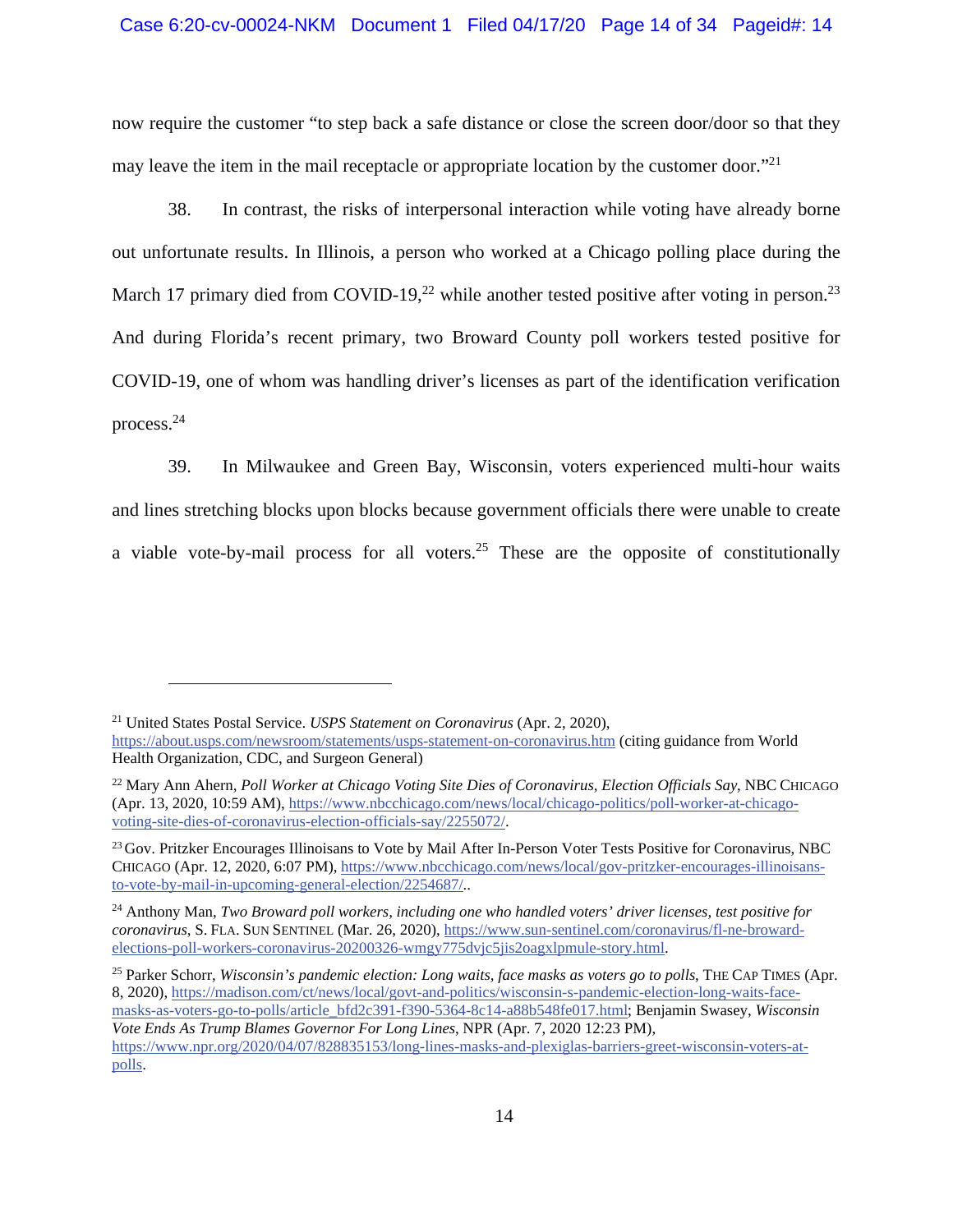appropriate conditions called for in an infectious disease pandemic.<sup>26</sup> Virginia must not emulate them.

## **COVID-19 in Virginia**

40. Virginia faces a steadily rising number of COVID-19 cases. As of March 31, the Virginia Department of Health ("VDH") was reporting "widespread community transmission across the state."27 And as of April 16, VDH reported 6,889 COVID-19 diagnoses in Virginia, resulting in 1,114 hospitalizations and 208 deaths.<sup>28</sup> Moreover, as of late March, "Virginia's fatality rate, based on the number of known cases, is relatively higher than many other states" and "insufficiency of current testing suggests the likelihood that COVID-19 is substantially more widespread in Virginia than it appears from the official numbers.<sup>"29</sup> Tragically, one of the nation's deadliest COVID-19 outbreaks appears to have occurred at an assisted living center in Richmond, where at least 45 residents have died and around 80 percent have been diagnosed as positive.30

41. VDH has "urge[d] all Virginians to stay home and practice social distancing. If you have to go out for critical things like grocery shopping or medical care, stay at least 6 feet

<sup>26</sup> Devi Shastri, *In-person voting was likely a 'disaster' for Wisconsin's efforts to flatten coronavirus curve*, *national experts say*, MILWAUKEE JOURNAL SENTINEL (Apr. 8, 4:51 PM), https://www.jsonline.com/story/news/politics/elections/2020/04/08/coronavirus-wisconsin-election-likely-hurteffort-flatten-curve/2961718001/.

<sup>27</sup> Va. Dep't of Health, *COVID-19 Cases in Virginia*, http://www.vdh.virginia.gov/coronavirus/ (last visited Apr. 16, 2020).

<sup>28</sup> *Id.*

<sup>29</sup> *In re Extension to Modifications of Ct. Operations: S. to Gen. Orders 2020-02 and 2020-03*, No. 2:20MC7, 2020 WL 1441770, at \*1 (E.D. Va. Mar. 24, 2020).

<sup>30</sup> Danielle Ivory, et al., N.Y. TIMES, *Coronavirus Outbreak at Virginia Nursing Home Spirals Out of Control as 45 Die* (Apr. 14, 2020), https://www.nytimes.com/2020/04/14/us/coronavirus-nursing-homes.html.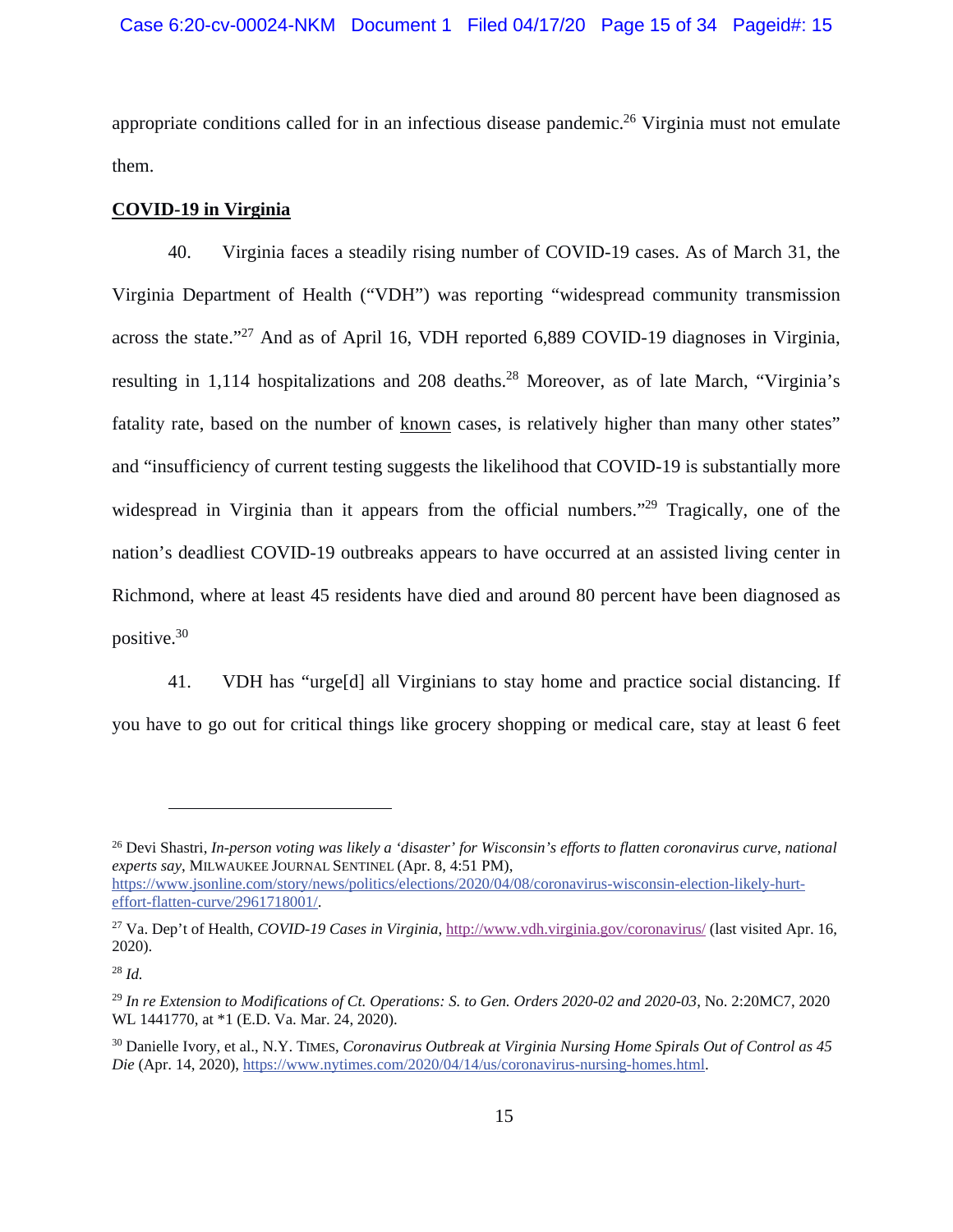away from others."31 It has also adopted "Guiding Principles for Community Mitigation Strategies" based on similar CDC guidance. Among these principles are considering "all aspects of a community that might be impacted, including populations most vulnerable to severe illness and those that may be more impacted socially or economically, and select appropriate actions," and identifying "ways to ensure the safety and social well-being of groups that may be especially impacted by mitigation strategies, including individuals at increased risk for severe illness."32

42. Since early March, Governor Northam has also taken a series of increasingly aggressive actions in response to the growing threat posed by the virus, including an emergency declaration and numerous executive orders.

43. Notably, on March 12, 2020, invoking his statutory and Virginia constitutional authority, Governor Northam declared a State of Emergency for Virginia "to continue to prepare and coordinate our response to the potential spread of COVID-19, a communicable disease of public health threat."33

44. On March 13, he closed all Virginia K-12 schools for a minimum of two weeks, and eventually extended that order for the remainder of the academic year.<sup>34</sup>

<sup>31</sup> *Id.*

32 Virginia Department of Health, Schools, *Workplaces & Community Locations*, http://www.vdh.virginia.gov/coronavirus/schools-workplaces-community-locations/ (last visited Apr. 15, 2020).

33 Va. Exec. Order No. 2020-51 (Mar. 12, 2020),

https://www.governor.virginia.gov/media/governorvirginiagov/governor-of-virginia/pdf/eo/EO-51-Declaration-of-a-State-of-Emergency-Due-to-Novel-Coronavirus-(COVID-19).pdf.

<sup>&</sup>lt;sup>34</sup> Press Release, Ralph Northam, Governor of Virginia, Governor Northam Orders All Virginia K-12 Schools Closed for Minimum of Two Weeks (Mar. 13, 2020), https://www.governor.virginia.gov/newsroom/allreleases/2020/march/headline-854442-en.html; Press Release, Ralph Northam, Governor of Virginia, *Governor*  Northam Orders Statewide Closure of Certain Non-Essential Businesses, K-12 Schools (Mar. 23, 2020), https://www.governor.virginia.gov/newsroom/all-releases/2020/march/headline-855292-en.html.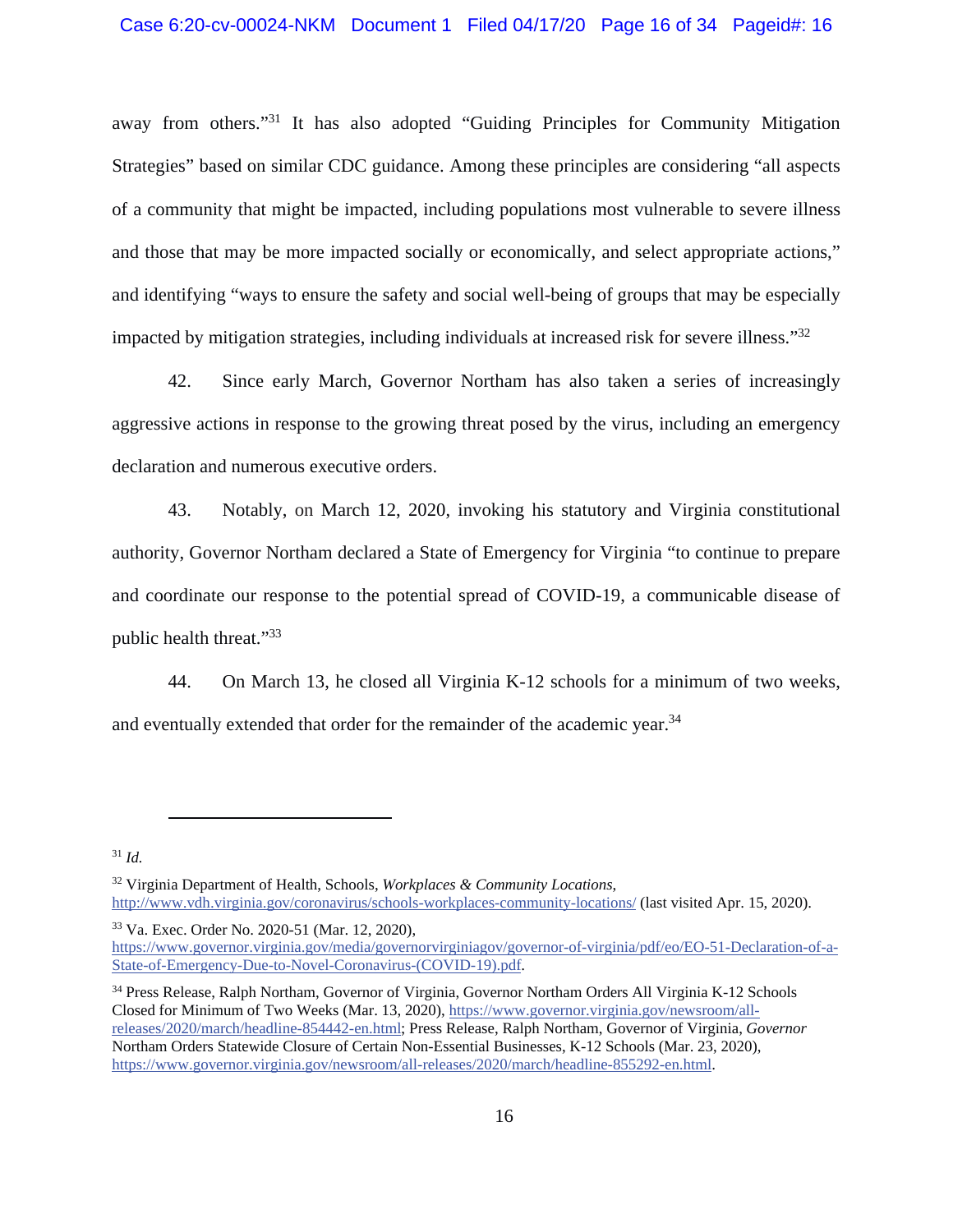45. Governor Northam advised on March 17 that Virginians "with chronic health conditions or aged 65 or older should self-quarantine," and ordered all DMV offices closed.<sup>35</sup> He also requested and the Supreme Court of Virginia granted a suspension of "non-emergency court proceedings in all district and circuit courts" absent specific exceptions through April 6, and extended and tolled non-exempted court deadlines for 21 days.<sup>36</sup>

46. On March 23, Governor Northam ordered all non-essential businesses closed until at least April 23 and banned public gatherings of more than 10 people.<sup>37</sup>

47. On March 30, Governor Northam issued a statewide "Stay at Home" order to last at least until June 10, directing all Virginians to stay at home except under extremely limited circumstances. He added: "We are in a public health crisis, and we need everyone to take this seriously and act responsibly. Our message to Virginians is clear: **stay home**. We know this virus spreads primarily through human-to-human contact, and that's why it's so important that people follow this order and practice social distancing."38

<sup>36</sup> *Id.*

<sup>&</sup>lt;sup>35</sup> Press Release, Ralph Northam, Governor of Virginia, Governor Northam Announces New Measures to Combat COVID-19 and Support Impacted Virginians (Mar. 17, 2020), https://www.governor.virginia.gov/newsroom/allreleases/2020/march/headline-854487-en.html.

<sup>&</sup>lt;sup>37</sup> Press Release, Ralph Northam, Governor of Virginia, Governor Northam Orders Statewide Closure of Certain Non-Essential Businesses, K-12 Schools (Mar. 23, 2020), https://www.governor.virginia.gov/newsroom/allreleases/2020/march/headline-855292-en.html.

<sup>38</sup> Va. Exec. Order No. 2020-55 (Mar. 30, 2020),

https://www.governor.virginia.gov/media/governorvirginiagov/executive-actions/EO-55-Temporary-Stay-at-Home-Order-Due-to-Novel-Coronavirus-(COVID-19).pdf; Press Release, Ralph Northam, Governor of Virginia, Governor Northam Issues Statewide Stay at Home Order (Mar. 30, 2020), https://www.governor.virginia.gov/newsroom/allreleases/2020/march/headline-855702-en.html (emphasis added).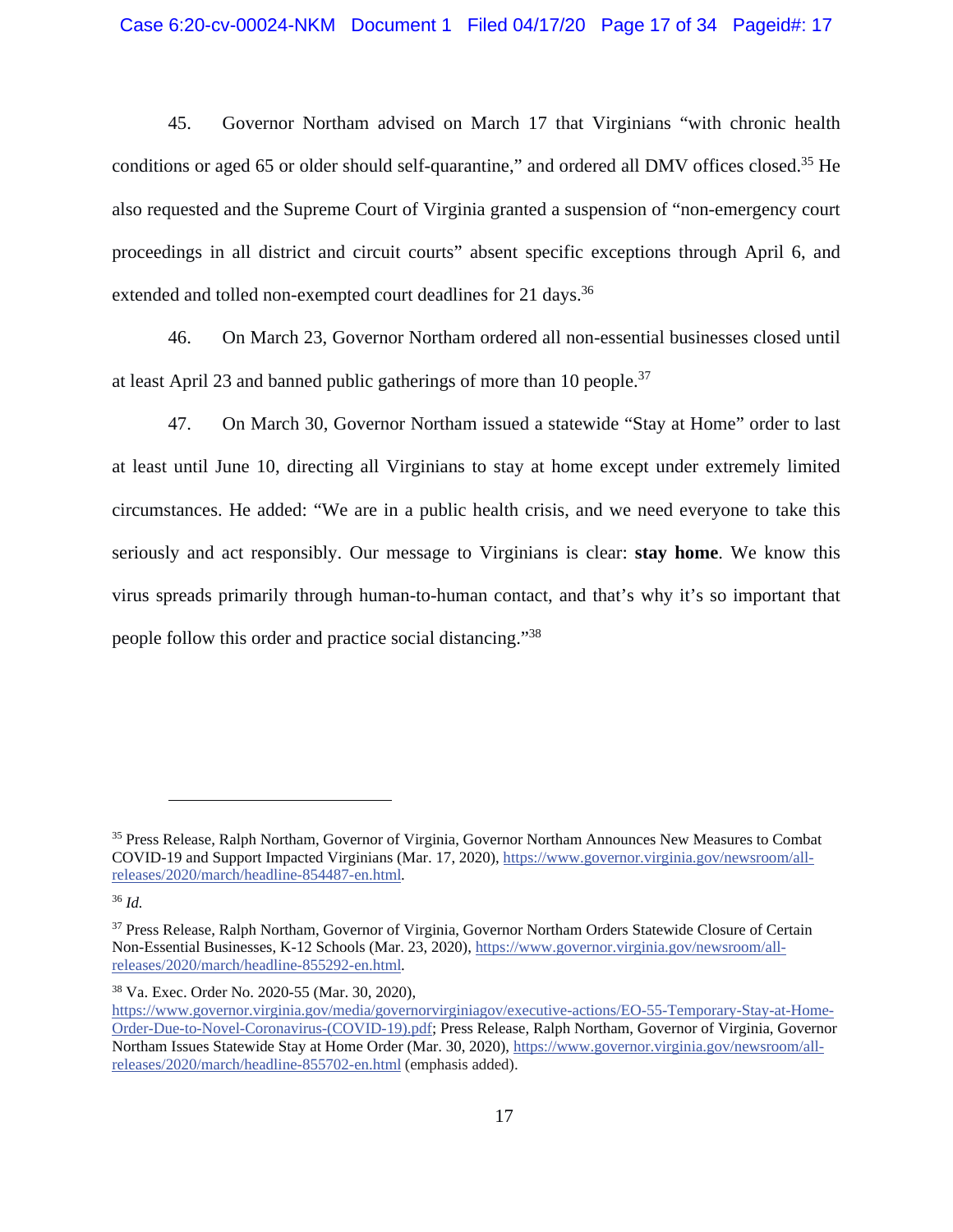48. Virginia received a Major Disaster Declaration from the federal government on April  $2.^{39}$ 

49. Just this week, researchers at the University of Virginia projected that COVID-19 cases in Virginia may not peak until mid-August.<sup>40</sup>

50. Faced with local elections in some parts of Virginia scheduled for May, and a primary for federal races in June, both the Governor and Elections Department have begun to take some steps in recognition of the dual priorities of public health and representative government.

51. For one, the Virginia Department of Elections has issued guidance that all registered Virginia voters may vote absentee by mail in the June primary (and May elections if they go forward) due to the COVID-19 outbreak by selecting reason "2A My disability or illness" on the ballot application.<sup>41</sup> Defendants have further encouraged Virginians to use this option, with the Department of Elections "encourag[ing] voters to protect their health during COVID-19 outbreak," and noting that absentee voting for the upcoming elections "is strongly encouraged."42

41 Va. Dep't of Elections (@vaELECT), Twitter (Mar. 23, 2020, 8:34 AM), https://twitter.com/vaELECT/status/1242067184521748480; Va. Dep't of Elections, *Absentee Ballots*, https://www.elections.virginia.gov/casting-a-ballot/absentee-voting/.

<sup>&</sup>lt;sup>39</sup> Press Release, Ralph Northam, Governor of Virginia, Virginia Receives Major Disaster Declaration from Federal Government for COVID-19 (Apr. 2, 2020), https://www.governor.virginia.gov/newsroom/allreleases/2020/april/headline-855921-en.html.

<sup>40</sup> Mel Leonor & Justin Mattingly, *UVA researchers project mid-August peak for new COVID-19 cases in Virginia*, RICHMOND TIMES DISPATCH (Apr. 13, 2020), https://www.richmond.com/special-report/coronavirus/uvaresearchers-project-mid-august-peak-for-new-covid-19-cases-in-virginia/article\_c4e2c008-1617-52d8-ad08- 706abfb3d696.html.

<sup>42</sup> Va. Dep't of Elections, *Absentee Ballots*, https://www.elections.virginia.gov/casting-a-ballot/absentee-voting/ (last visited Apr. 15, 2020).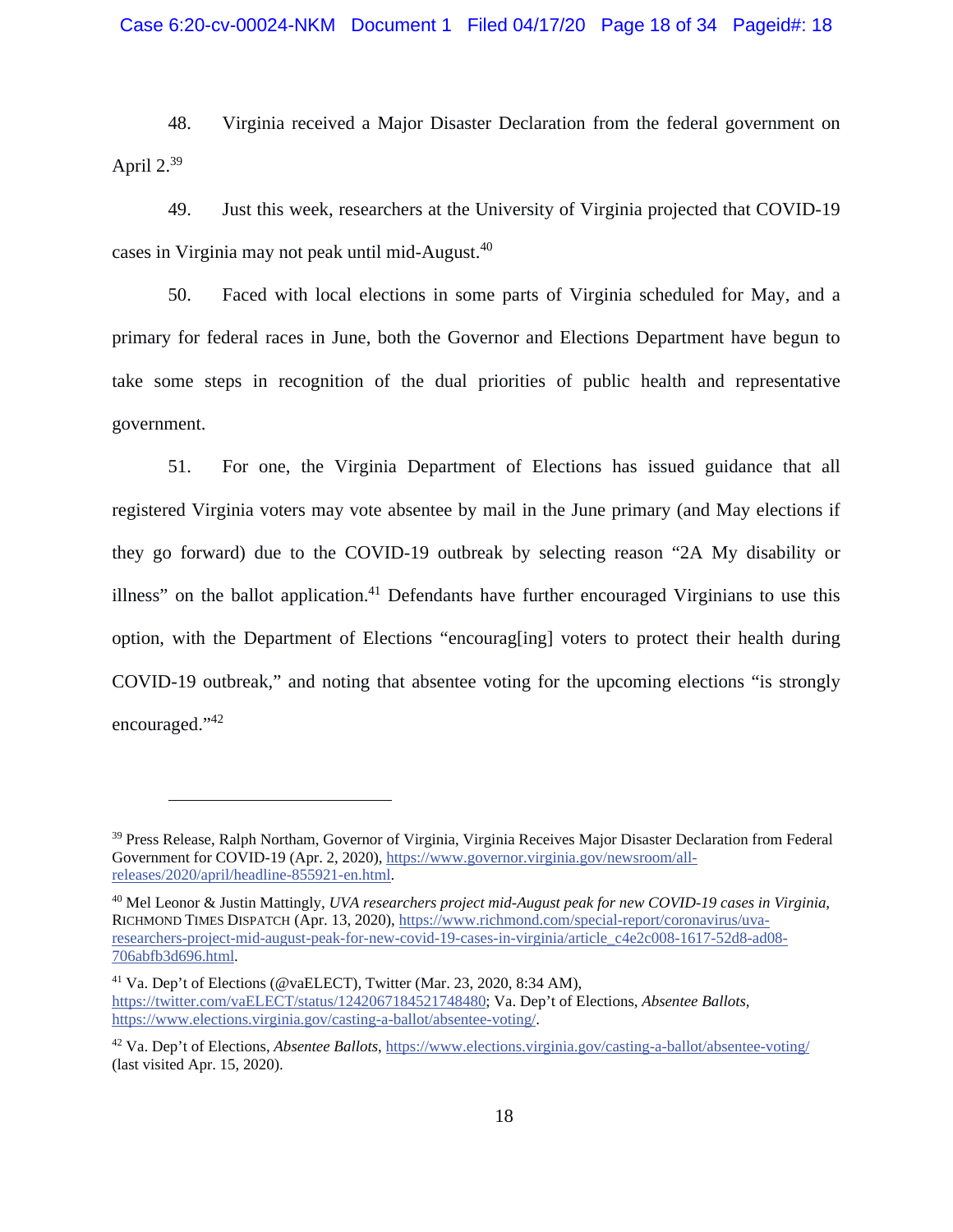52. On April 8, Governor Northam exercised his statutory authority to move the June primary elections from June 9, 2020, to June 23, 2020, and requested that General Assembly move the May General Election and all special elections scheduled for May 5, 2020 to the November 3, 2020 General Election. He took these actions "to further mitigate the spread of COVID-19," and for purposes of "protecting the health and safety of Virginians during this pandemic and ensuring our citizens can make their voices heard in a safe, fair, and uniform manner."43

53. This Court has taken similar steps in light of the pandemic. For example, on March 24, the Court extended its restriction on in-person court proceedings to "any criminal, civil and bankruptcy proceedings on or before May 2, 2020."44

# **COVID-19's Impact on African American Virginians in Light of Ongoing and Historical Discrimination**

54. Nationally, the COVID-19 epidemic has had a particularly devastating effect in African-American communities. A recent analysis—one of the first attempts to examine the racial disparities of COVID-19 cases and deaths nationwide—found that, in areas where the demographic data has been publicly shared by government officials, African-Americans have made up 42% of people who have died from COVID-19, despite accounting for roughly only 21% of the total population in these areas.45

ress Release, Ralph Northam, Governor of Virginia, Governor Northam Announces Plans to Postpone Upcoming Virginia Elections in Response to COVID-19 (Apr. 8, 2020), https://www.governor.virginia.gov/newsroom/allreleases/2020/april/headline-855995-en.html.

<sup>44</sup> Am. Standing Order No. 2020-5, *In re: Court Operations Under the Exigent Circumstances Created by COVID-19* (W.D. Va. Mar. 24, 2020).

<sup>45</sup> Kat Stafford, et al., *Outcry over racial data grows as virus slams black Americans*, ASSOCIATED PRESS, (Apr. 8, 2020), https://apnews.com/71d952faad4a2a5d14441534f7230c7c?fbclid=IwAR1plunY\_qfeA2KrSU-PA1TuJobAwOh53a\_Olkf5dw0dWjz-iz85GA1FOt4.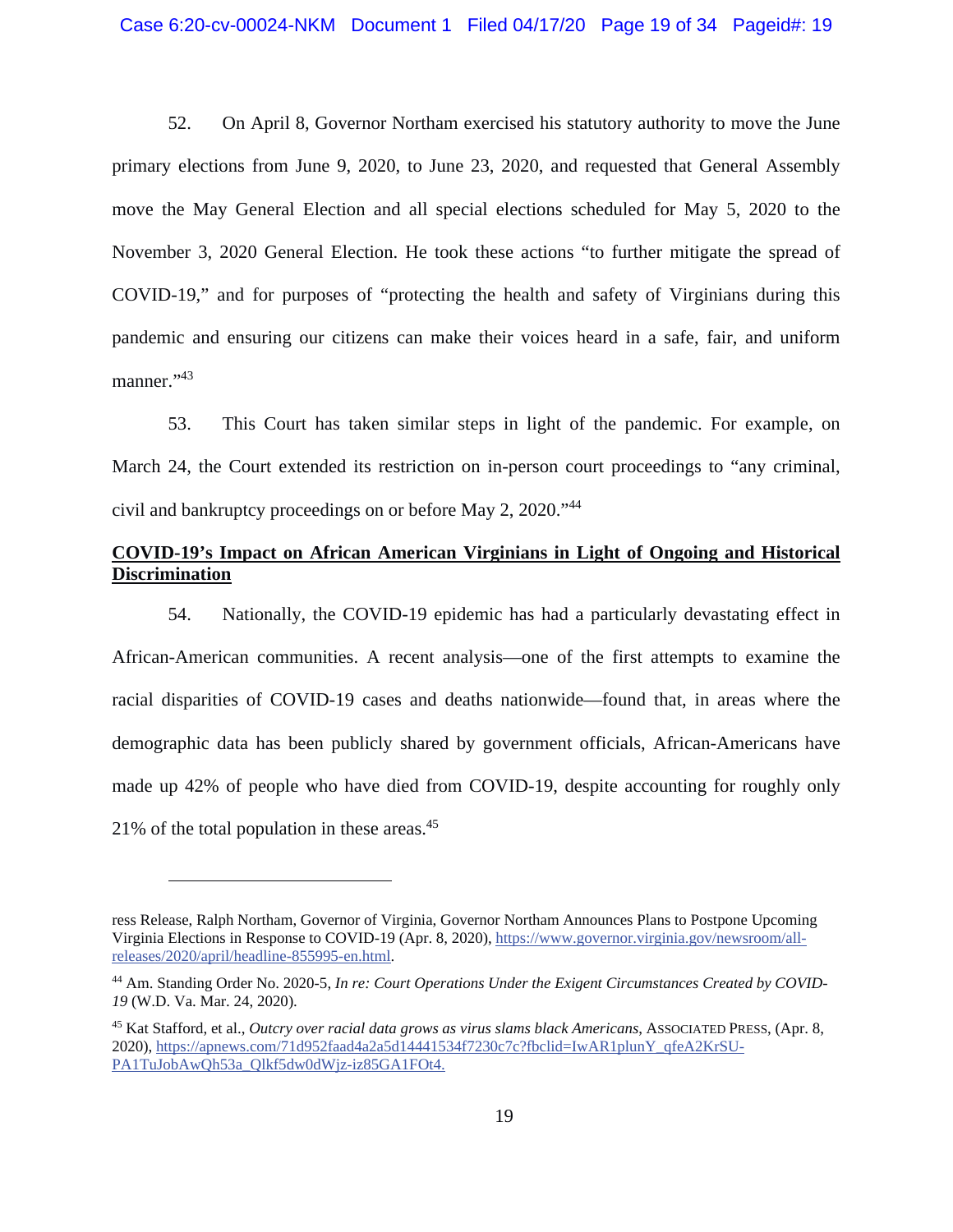55. Virginia fits this trend, witnessing racially disparate patterns of serious illness and mortality due to COVID-19. "African Americans constitute approximately 20% of Virginia's population, but make up about 30% of the total number of reported positive cases in Virginia."46 Public health experts believe that these statistics likely understate the racially disparate effect of COVID-19 in African-American communities in Virginia. For example, Dr. Robert Winn, the Director of the Massey Cancer Center at Virginia Commonwealth University, estimates that "[i]n some cases," African Americans are "three to six times more [likely to be infected by the COVID-19 virus] than their white counterparts."<sup>47</sup>

56. Courtney Cogburn, an associate professor at the Columbia University School of Social Work, noted that "[t]here are patterns at this intersection of race and socioeconomic status that make it very clear this is just not a story about poverty." That is, racial disparities in serious illness and death due to COVID-19 are inextricably linked to a long history and ongoing patterns of racial discrimination against African Americans:

A history of systemic racism and inequity in access to health care and economic opportunity has made many African Americans far more vulnerable to the virus. Black adults suffer from higher rates of obesity, diabetes and asthma, which make them more susceptible, and also are more likely to be uninsured. They also often report that medical professionals take their ailments less seriously when they seek treatment.48

<sup>46</sup> Nana-Séntuo Bonsu, *Disproportionate numbers appearing in African American COVID-19 cases in Virginia; doctor explains*, WKTR (Apr. 10, 2020), https://www.wtkr.com/news/disproportionate-numbers-appearing-inafrican-african-covid-19-cases-in-virginia-doctor-explains; *see also* Elizabeth Thomas & Dr. Nancy A. Anoruo, *Coronavirus is disproportionately killing the black community. Here's what experts say can be done about it*, ABC NEWS (Apr. 9, 2020), https://abcnews.go.com/Politics/coronavirus-disproportionately-killing-black-communityexperts/story?id=70011986.

<sup>47</sup> Matthew Fultz, *African Americans 3 to 6 times more likely to get COVID-19, expert says*, WTVR (last updated Apr. 13, 2020), https://www.wtvr.com/news/coronavirus/african-americans-3-to-6-times-more-likely-to-get-covid-19-expert-says.

<sup>48</sup> *See supra* n. 44 (Stafford, et al.).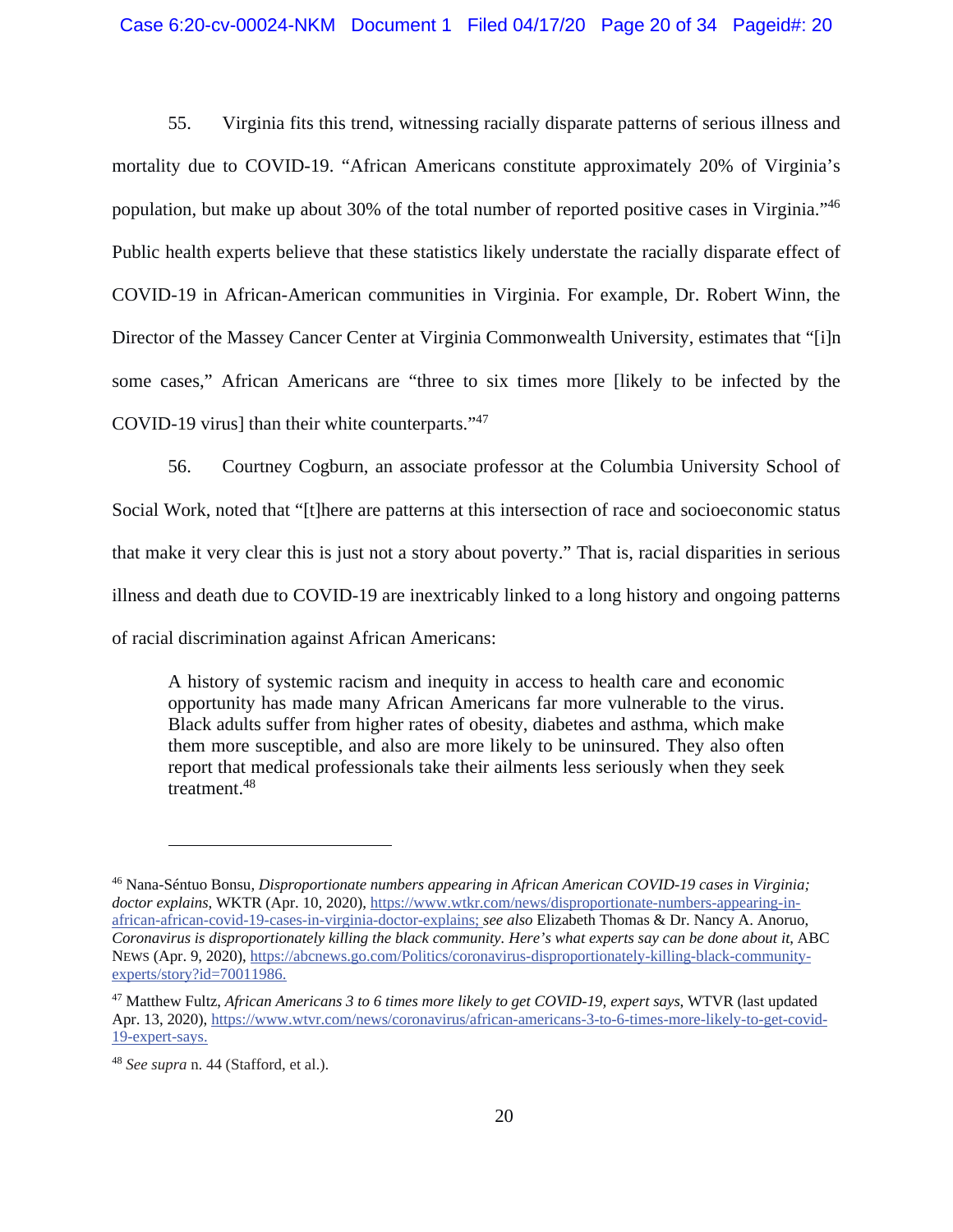57. Virginia has long experienced patterns of racial discrimination in health and socioeconomic life patterns that render African-American Virginians at greater risk of severe health complications from COVID-19. As Governor Northam has acknowledged,

We know that long-standing racial inequities in things like access to health care, education, and economic opportunities lead to differences in underlying health conditions. The existence of such inequities is one reason why communities of color, including African American people, are more likely to have some of the underlying health conditions that put them at greater risk with COVID-19.<sup>49</sup>

58. Similarly, Virginia Health Commissioner Norman Oliver has acknowledged that racial inequalities render African-American Virginians particularly vulnerable to COVID-19, noting that lack of access to health care in African-American communities contributes "to much higher disease burden, with twice the rate of diabetes, hypertension, obesity," resulting in "underlying problems [that] then place these folks at higher risk of mortality from COVID-19." Health Commissioner Oliver further noted that African Americans in Virginia more frequently "tend to be concentrated in the essential industries and are working," with "less social distancing . . . and less opportunity for teleworking."<sup>50</sup> And Dr. Winn of VCU has noted that, in comparison to their white counterparts, African American Virginians lack access to healthcare and information, suffer from underlying health conditions, and are more likely to hold "essential jobs" and cannot work from home.<sup>51</sup>

59. Virginia has a long history of racial discrimination in a wide range of areas in socioeconomic life, including in voting.

<sup>49</sup> Neal Augenstein, *Virginia governor seeks more data on how COVID-19 affects minorities*, WTOP (Apr. 9, 2020), https://wtop.com/virginia/2020/04/virginia-governor-seeks-more-data-on-how-covid-19-affects-minorities/.

<sup>50</sup> *Id.*

<sup>51</sup> *See supra* n. 46 (Fultz).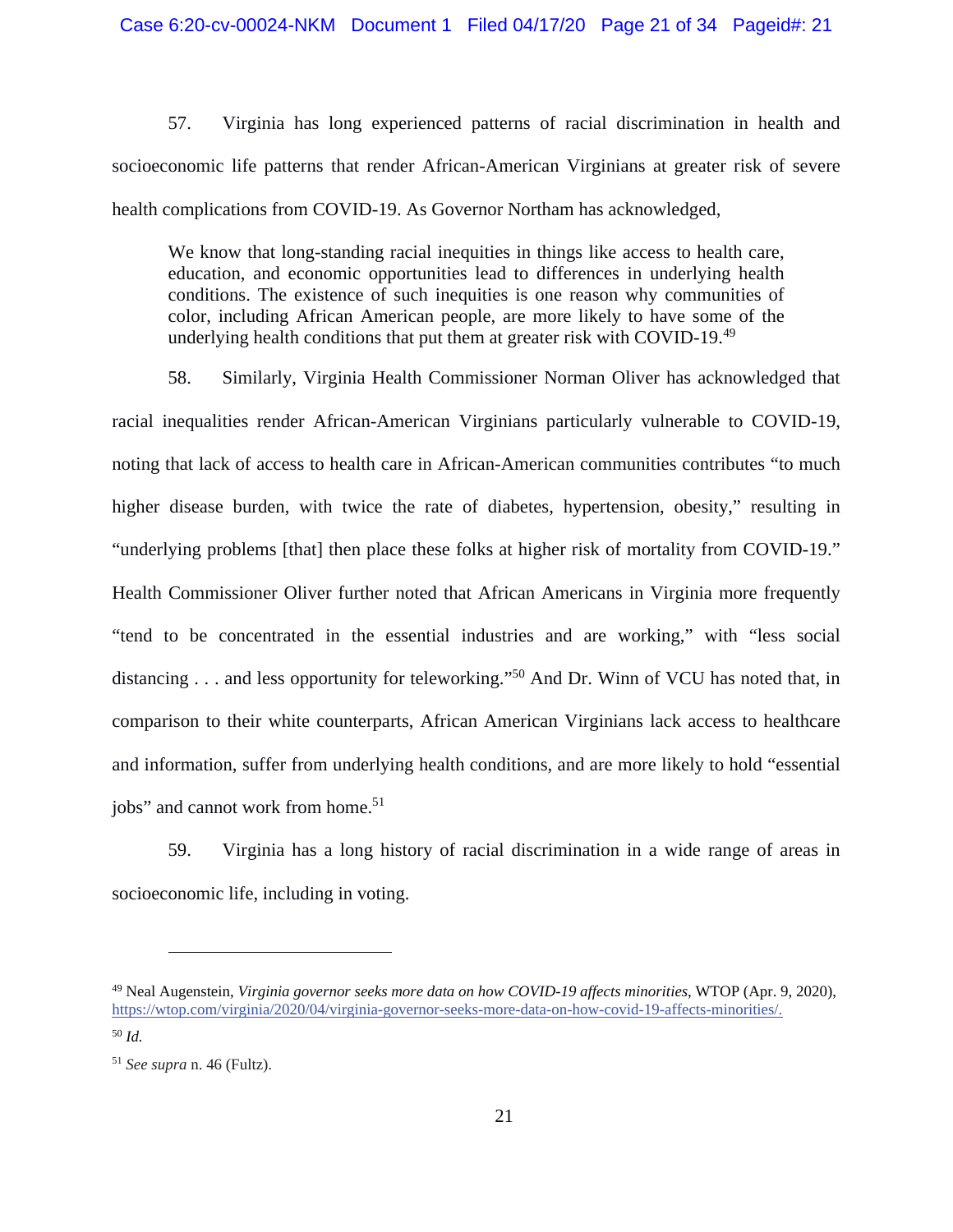### **Virginia's Absentee Voting Process and Witness Requirement**

60. Virginia law sets out certain categories of individuals who may vote by mail ballot, known in Virginia as absentee voting. These categories include people absent from the jurisdiction on Election Day including students, service members on active duty, a person with a disability unable to vote in person because of "disability, illness, or pregnancy," people prevented from voting on Election Day due to religious observance, and several other categories. Va. Code § 24.2-700.

61. During the 2020 legislative session, the Virginia General Assembly passed and the Governor signed a number of voting reforms, including an expansion of absentee voting to make all registered voters eligible to use this process without an excuse.<sup>52</sup> This takes effect July 1, 2020.

62. Nonetheless, as previously noted, the Department of Elections has published informal guidance on their website providing that voters may apply for and submit an absentee ballot for the May and June elections by choosing reason "2A My disability or illness" due to COVID-19.

63. On June 23, 2020, Virginia will hold Democratic and Republican primaries for federal offices. Republicans have a statewide primary for a U.S. Senate seat as well as primaries in Virginia's Second and Third congressional districts. Meanwhile, Democrats have primaries for House races in the First, Fourth, Fifth, and Eleventh congressional districts.

<sup>52</sup> *See* 2020 Va. H.B. 1, *available at* https://lis.virginia.gov/cgi-bin/legp604.exe?201+ful+HB1ER; Press Release, Officer of the Governor, "Governor Northam Signs Sweeping New Laws to Expand Access to Voting" (Apr. 12, 2020), https://www.governor.virginia.gov/newsroom/all-releases/2020/april/headline-856055-en.html.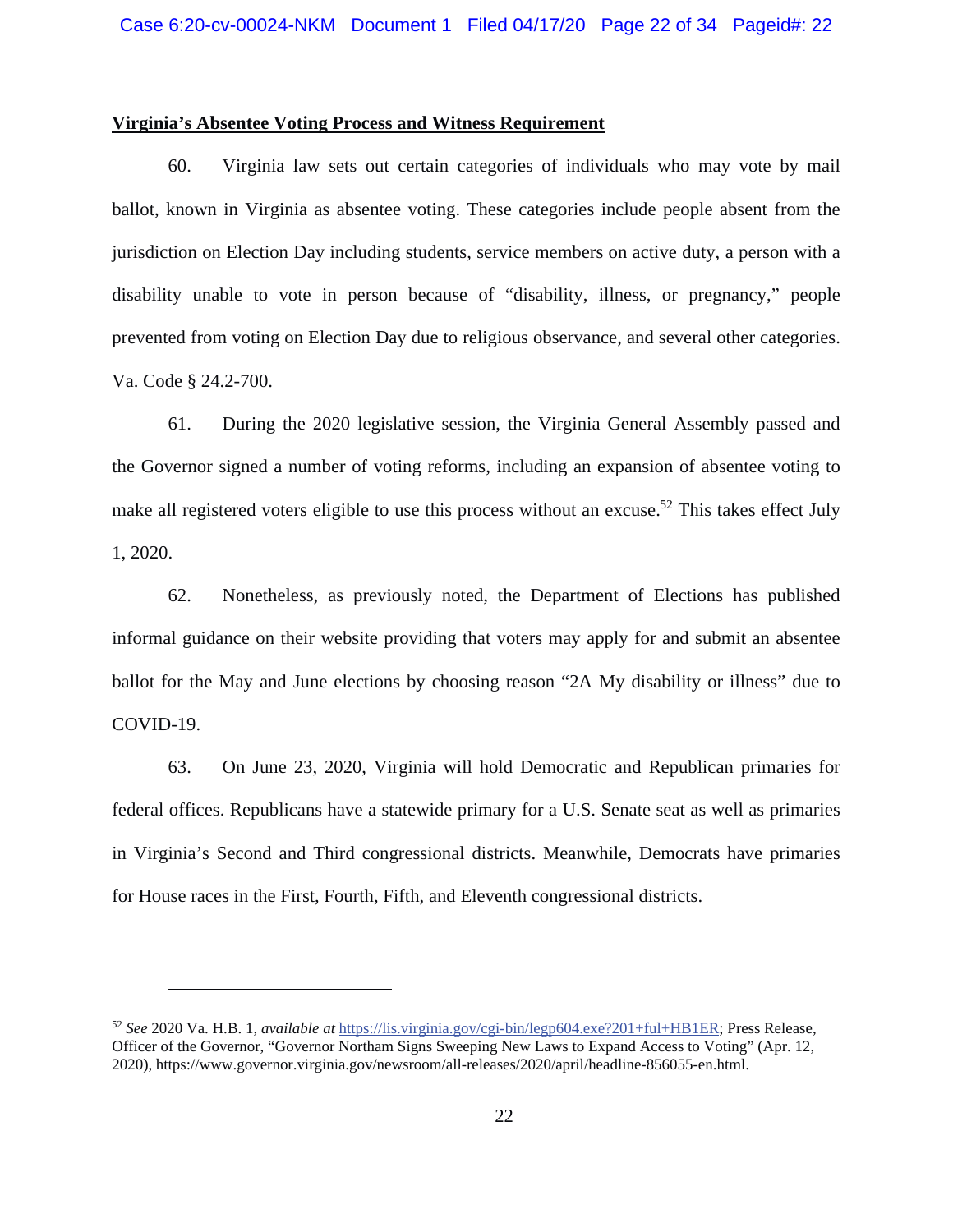### Case 6:20-cv-00024-NKM Document 1 Filed 04/17/20 Page 23 of 34 Pageid#: 23

64. Absentee ballot applications submitted by mail for these races must be received by the appropriate registrar no later than June 16 at 5 PM. Va. Code  $\S$  24.2-701(B)(2). Completed absentee ballots must be returned to the registrar by the close of polls on Election Day. Va. Code § 24.2-709.

65. Individuals may request an absentee ballot online or by sending in a mail request, among other methods. When applying, individuals must sign the application "subject to felony penalties for making false statements" that the "facts contained in the application are true and correct" and that they "will not vote in the election at any other place in Virginia or in any other state." Va. Code § 24.2-701(B)(1). An exception exists for individuals who cannot sign due to disability, in which case "a person assisting the applicant will note this fact on the applicant signature line and provide his signature, name, and address." *Id.*

66. When a registrar receives an absentee ballot application and verifies that the individual properly competed the application and that they are a registered voter in the jurisdiction, the registrar mails to the individual the following items:

- a. A sealed envelope containing the unmarked ballot;
- b. An envelope for resealing the marked ballot on which is printed a "Statement of Voter," as well as spaces for the voter to sign and date and for a witness to sign. The "Statement of Voter" informs voters, among other things, that their signature certifies "subject to felony penalties for making false statements," their name, legal residence, that they received the ballot after requesting it, that they opened the ballot envelope "in the presence of the witness" but without assistance, that they sealed the ballot in the envelope, and that they "have not voted and will not vote in this election at any other time or place";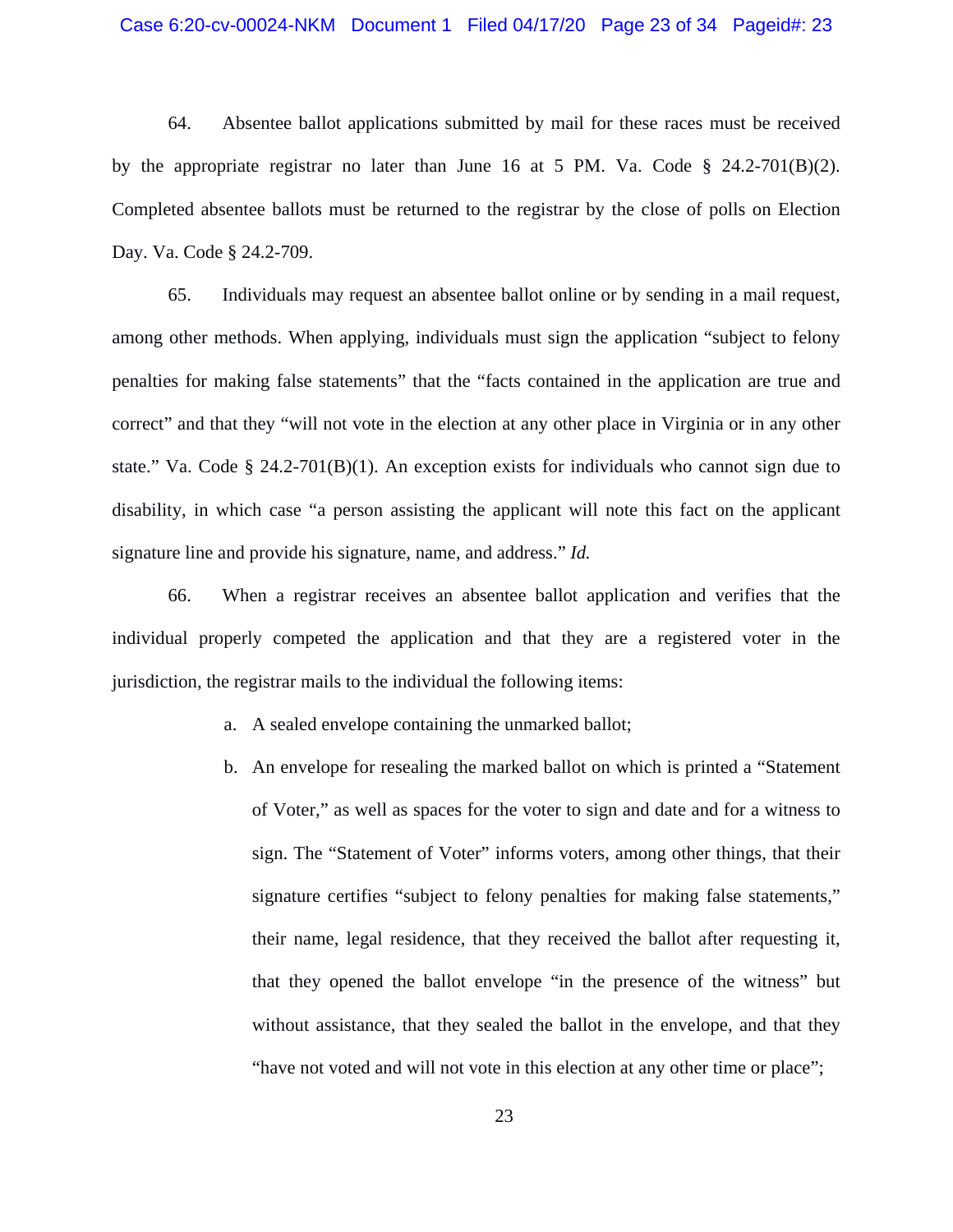- c. "A properly addressed envelope for the return of the ballot to the general registrar by mail or by the applicant in person"; and
- d. "Printed instructions for completing the ballot and statement on the envelope and returning the ballot." Va. Code § 24.2-706.

67. As noted by the instructions, when voters receive their mailed absentee ballots, they "shall, in the presence of a witness, (i) open the sealed envelope marked 'ballot within' and (ii) mark and refold the ballot . . . without assistance and without" indicating how they marked the ballot. Va. Code § 24.2-707(A).

68. Once voters fill out their ballots, they "shall (a) enclose the ballot in the envelope provided for that purpose, (b) seal the envelope, (c) fill in and sign the statement printed on the back of the envelope in the presence of a witness, who shall sign the same envelope, (d) enclose the ballot envelope and any required assistance form within the envelope directed to the general registrar, and (e) seal that envelope and mail it to the office of the general registrar or deliver it personally to the general registrar." *Id.*

69. When the absentee ballot process counting begins, election officers examine each absentee ballot envelope to determine whether to accept the ballot for counting. The relevant statute provides that an absentee ballot may not be rejected on the basis that the voter failed to provide a middle name, middle initial, or the date, Va. Code § 24.2-711, but is silent as to whether an absentee ballot may or must be rejected if the voter failed to provide any of the other parts of the absentee ballot envelope, such as the witness signature.

70. However, under regulations promulgated by the Board, the lack of a witness signature on the absentee ballot envelope is an omission that is "always material" and that renders the ballot invalid. 1 Va. Admin. Code 20-70-20(B).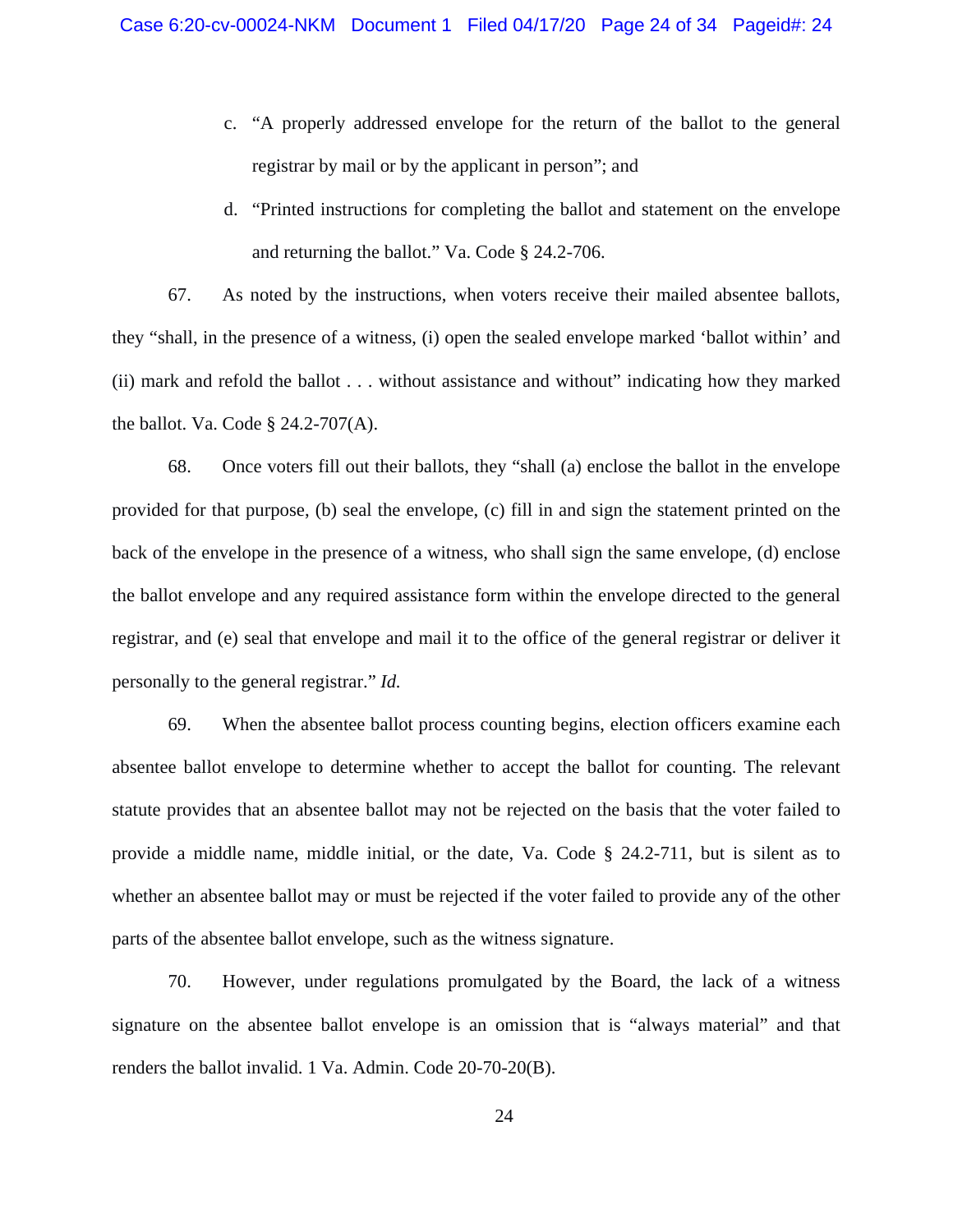### Case 6:20-cv-00024-NKM Document 1 Filed 04/17/20 Page 25 of 34 Pageid#: 25

71. By contrast, absentee ballots that do contain a witness signature are not rendered invalid if the witness signature is illegible, even though there is no requirement that the witness print their name or otherwise identify themselves anywhere on the ballot envelope.

72. Virginia statutes and regulations provide no process by which voters may correct any errors on their absentee ballot envelopes after they are mailed to the general registrar, and in practice, all absentee ballots lacking a witness signature are rejected as a matter of course without any effort to verify whether the absentee ballot came from the intended voter. Voters whose ballots are rejected because of a lack of a witness signature do not learn of this until after the election, when the electoral board "send[s] a written explanation of the reason for rejection of an absentee ballot to the voter whose absentee ballot is rejected within 90 days of the date on which the ballot is rejected." Va. Code § 24.2-711.1(B).

# **Virginia's witness requirement will deny large numbers of Virginians the right to vote yet provides only marginal benefits for election integrity**

73. As just noted, election officials currently have no discretion under the regulations promulgated by the Board as to whether to count an unwitnessed absentee ballot—they must reject such a ballot and are only obligated to inform the voter as such within 90 days after the ballot rejection.

74. Yet in the current pandemic, individuals living alone and not isolating with a potential witness in accordance with Executive Orders No. 53 and 55 have no safe means to have an individual witness and sign their ballot envelope. Under the Governor's orders, individuals should maintain at least six feet of distance from others with whom they do not live. These orders also reflect the consensus of doctors and public health officials.

75. Older Virginians and those with certain preexisting medical conditions face even more grave risks by interacting with another individual to obtain a witness signature. But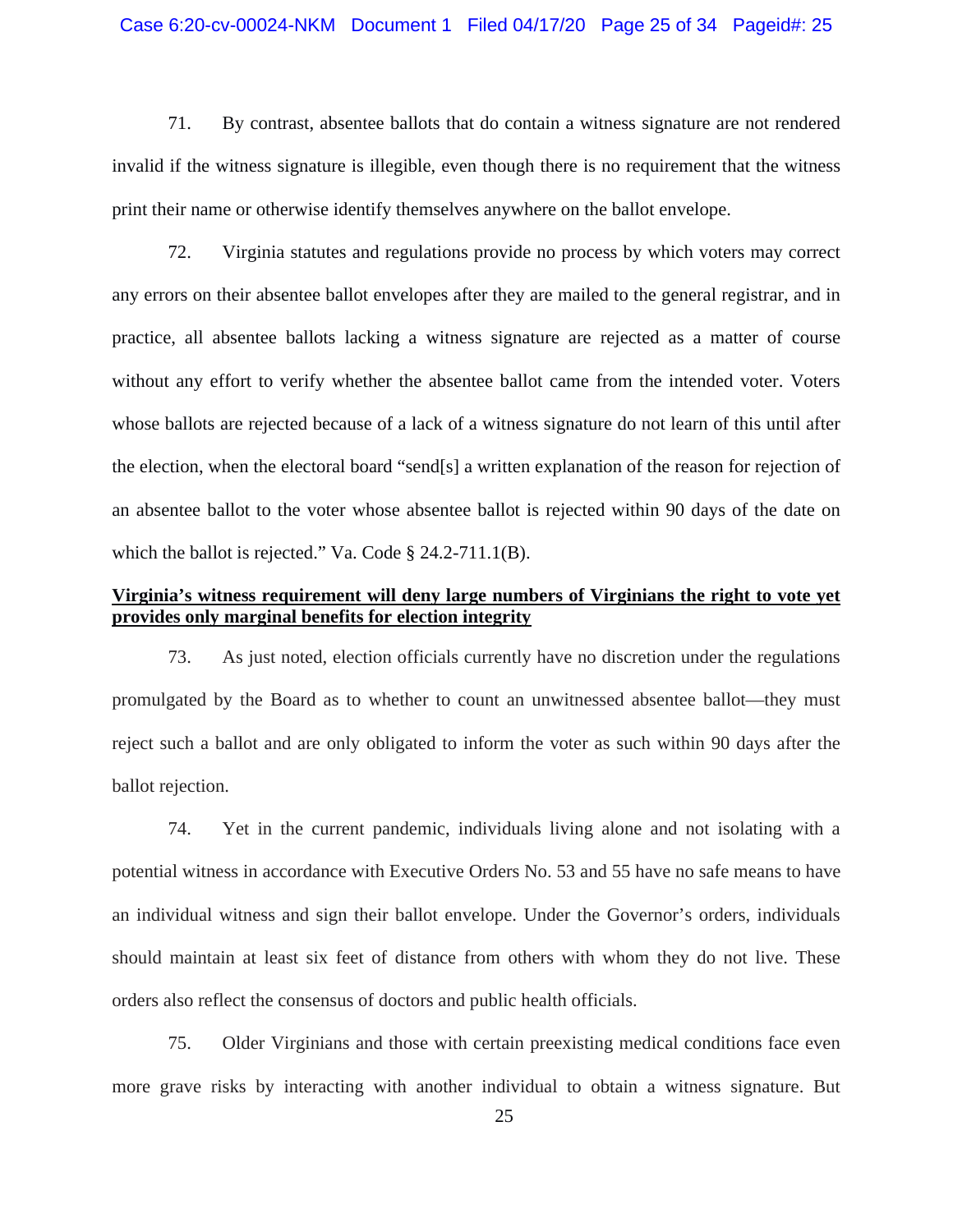because COVID-19 can strike and kill individuals of any age and those without preexisting conditions, any individual living alone faces a real risk by seeking someone to witness their ballot.

76. Enforcing the witness requirement in an environment in which COVID-19 is still being transmitted will likely prevent thousands of eligible Virginians from casting ballots.

77. As of March 31, 2020, Virginia had over 5.73 million registered voters. In the June 2018 Democratic and Republican primaries, over 541,000 Virginians cast ballots. And in the November 2016 general election, over 3.98 million Virginians cast ballots. While many of these individuals voted in-person, the combination of the COVID-19 outbreak, the loosening of absentee voting excuse requirements, and the examples from states like Wisconsin—where absentee ballot requests were *five times higher* in this year's primary than in the 2016 primary<sup>53</sup>—indicate that voting by mail will explode in Virginia this year.

78. According to 2018 Current Population Survey ("CPS") statistics from the Census Bureau,<sup>54</sup> 25.3% of Virginians age 18 and older live alone. Assuming similar numbers in the 2020 June primaries, over 136,000 Virginians will face the choice of either risking their health by voting in person or finding a witness for their absentee ballots, or not voting at all. For the

<sup>53</sup> *Compare* Absentee Ballot Report - April 7, 2020 Spring Election and Presidential Preference Primary, Wisc. Election Comm'n, https://elections.wi.gov/node/6833 (reporting over 1.28 million absentee ballots requested for April 7, 2020 primary) *with* Riley Vetterkind, *Absentee ballot requests in Wisconsin already exceed number in recent spring elections*, WISC. STATE JOURNAL (Mar. 18, 2020), https://madison.com/wsj/news/local/govt-andpolitics/absentee-ballot-requests-in-wisconsin-already-exceed-number-in-recent-spring-elections/article\_dfb34fc5- 6aa8-5428-90c3-26c3f82a1d70.html (noting that just under 250,000 absentee ballots were requested for spring 2016 Wisconsin primary).

<sup>54 2018</sup> Current Population Survey, U.S. Census Bureau, statistics accessed by using the Census Bureau Current Population Survey Table Creator tool at https://www.census.gov/cps/data/cpstablecreator.html..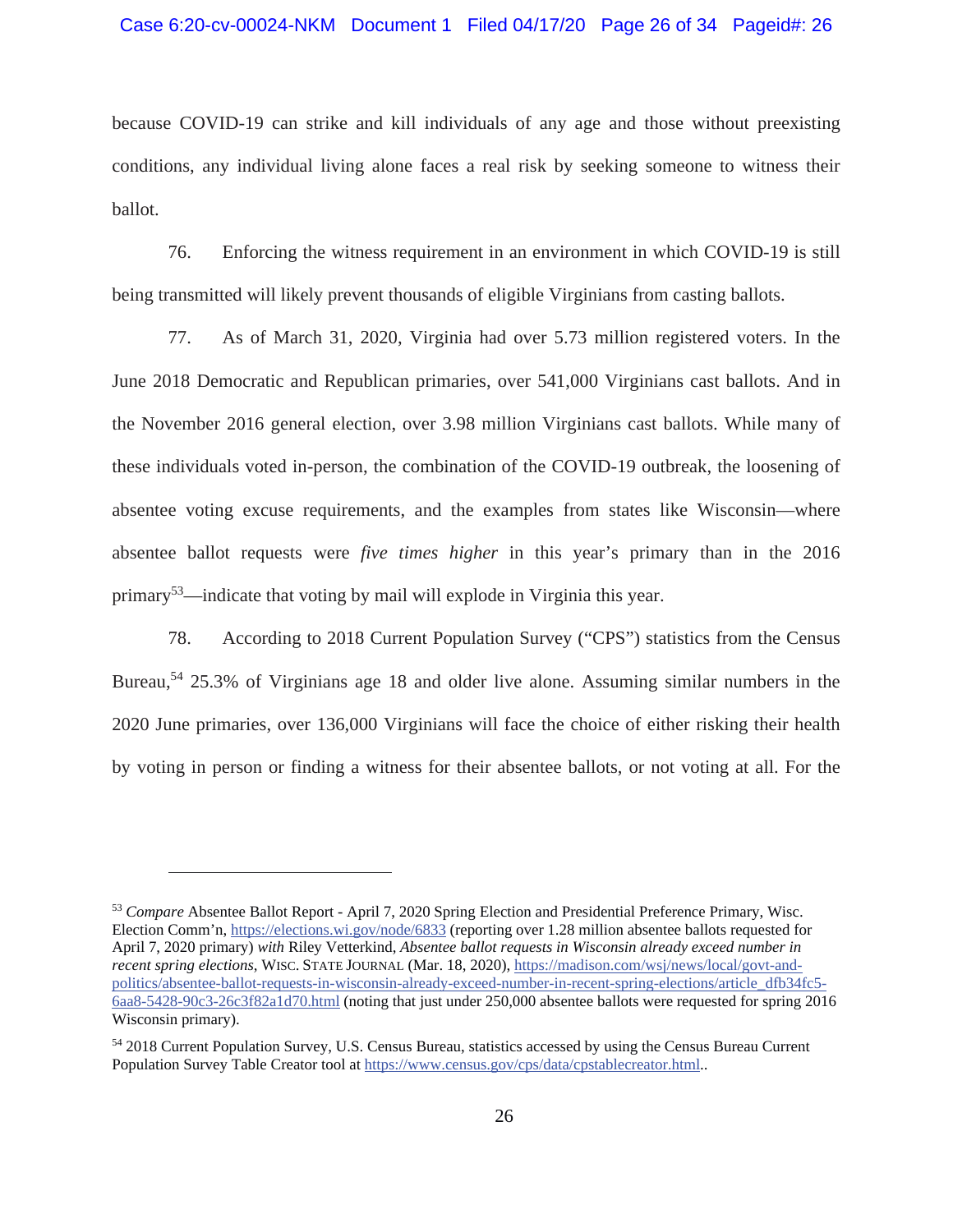### Case 6:20-cv-00024-NKM Document 1 Filed 04/17/20 Page 27 of 34 Pageid#: 27

general election, over a million Virginians will fall into this category. Like the individual Plaintiffs, many of them will be forced to risk their (and others') health in order to vote.

79. To make matters worse, this burden on the right to vote will fall more heavily upon certain groups—older Virginians, Virginians with disabilities, and African American Virginians, among others.

80. Approximately 33% of Virginians age 65 and older live alone compared to 25.3% of the general population. 37.2% of Virginians 18 and older with a disability live alone and 44% of Virginians aged 65 and older with a disability live alone. 31% of African American Virginians 18 and older live alone versus only 24.7% of white Virginians 18 and older.

81. As noted above, older individuals already face higher rates of infection and death from COVID-19, further magnifying its impact. And the CDC has found that "some people with disabilities might be at a higher risk of infection or severe illness because of their underlying medical conditions."55

82. Recent evidence also revealed racial disparities in the impact of COVID-19 disparities that will also likely transfer to burdens on voting. While Virginia is not yet fully collecting COVID-19 data by race, both Maryland and North Carolina have released data showing that African Americans face higher rates of both infection and death from COVID-19 than the population as a whole.<sup>56</sup>

<sup>55</sup> Centers for Disease Control and Prevention, *People Who Need Extra Precautions: People with Disabilities,* https://www.cdc.gov/coronavirus/2019-ncov/need-extra-precautions/people-with-disabilities.html (last visited Apr. 15, 2020).

<sup>56</sup> North Carolina Department of Health and Human Services, *COVID-19 Cases in North Carolina By Race*, https://www.ncdhhs.gov/divisions/public-health/covid19/covid-19-nc-case-count#by-race/ethnicity (last visited Apr. 15, 2020); Fenit Nirappil et al., *Record set for single-day covid-19 deaths in D.C., Maryland and Virginia at 53; black residents hit hardest*, WASH POST (Apr. 9, 2020, 3:47 PM), https://www.washingtonpost.com/local/covid-19-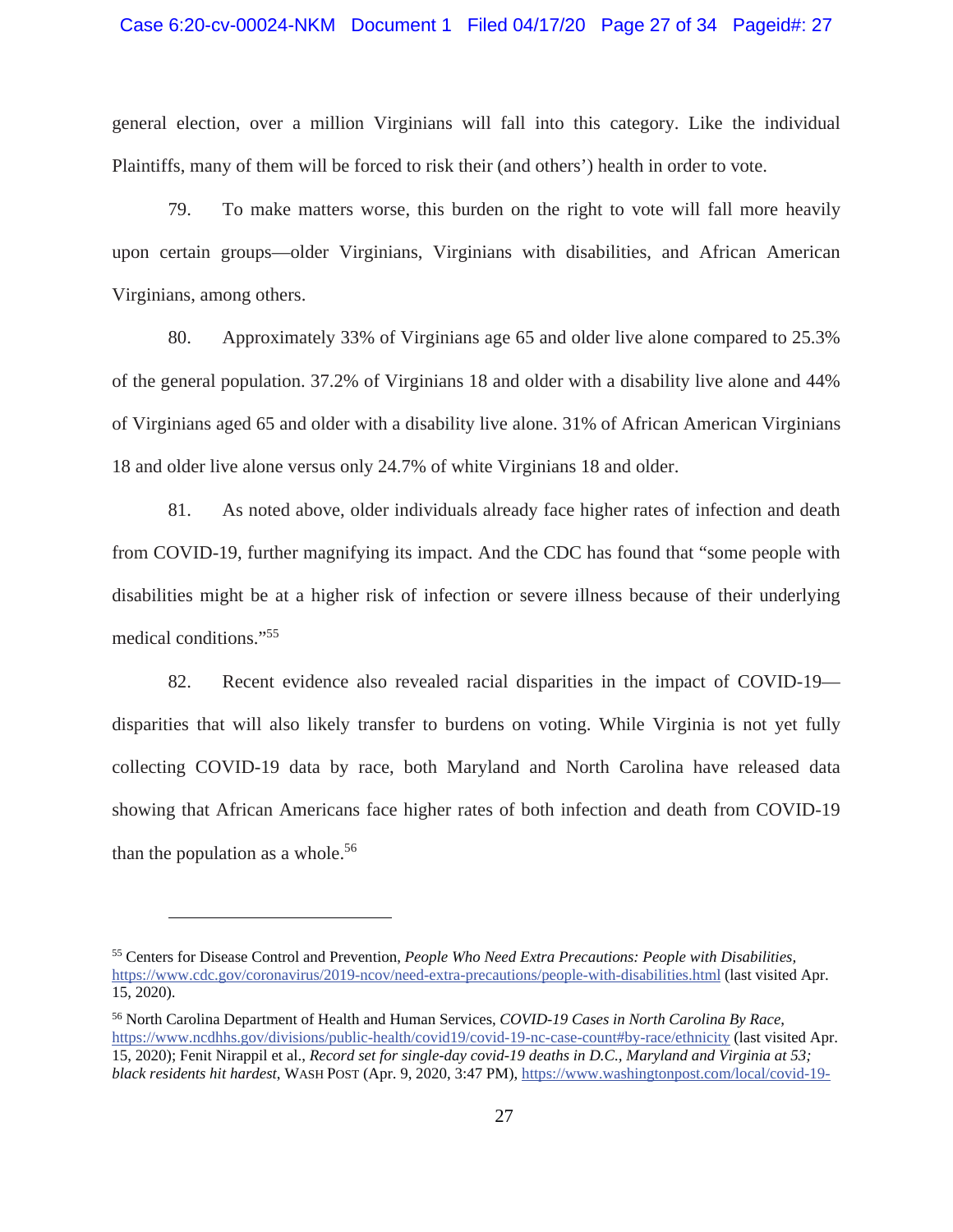83. Virginia's witness requirement will therefore likely prevent tens of thousands of Virginians who might otherwise cast absentee ballots from doing so this year, with a disproportionate impact on older Virginians, Virginians with a disability, and African American Virginians.

84. The witness requirement is particularly burdensome for African Americans in Virginia, who, as noted, are more likely to live alone and thus will be more likely to risk exposure to COVID-19 in the course of obtaining a witness signature. African Americans in Virginia continue to bear the effects of discrimination in areas such as education, employment, and health, which hinder their ability to participate effectively in the political process. It is precisely because of these patterns that African Americans in Virginia face particularly severe health risks from COVID-19 exposure. In these circumstances, the witness requirement interacts with these conditions to deny African Americans in Virginia an equal opportunity to participate in the political process.

85. While protecting election integrity and preventing improper use of absentee ballots certainly are valid governmental interests, maintaining the witness requirement during this pandemic fails to even serve this interest, let alone present a narrowly tailored method of doing so. And to the extent it does serve these or any other governmental interests, it is substantially outweighed by its massive burden on Virginia voters and other Virginia procedures that serve the same interests.

86. The witness requirement is not Virginia's sole method of policing the integrity of absentee ballots—far from it. Indeed, only 10 other states even contain such a requirement in

deaths-hit-new-high-in-dc-maryland-and-virginia-at-53-black-residents-hit-hardest/2020/04/09/cc85cd14-77b3- 11ea-b6ff-597f170df8f8\_story.html.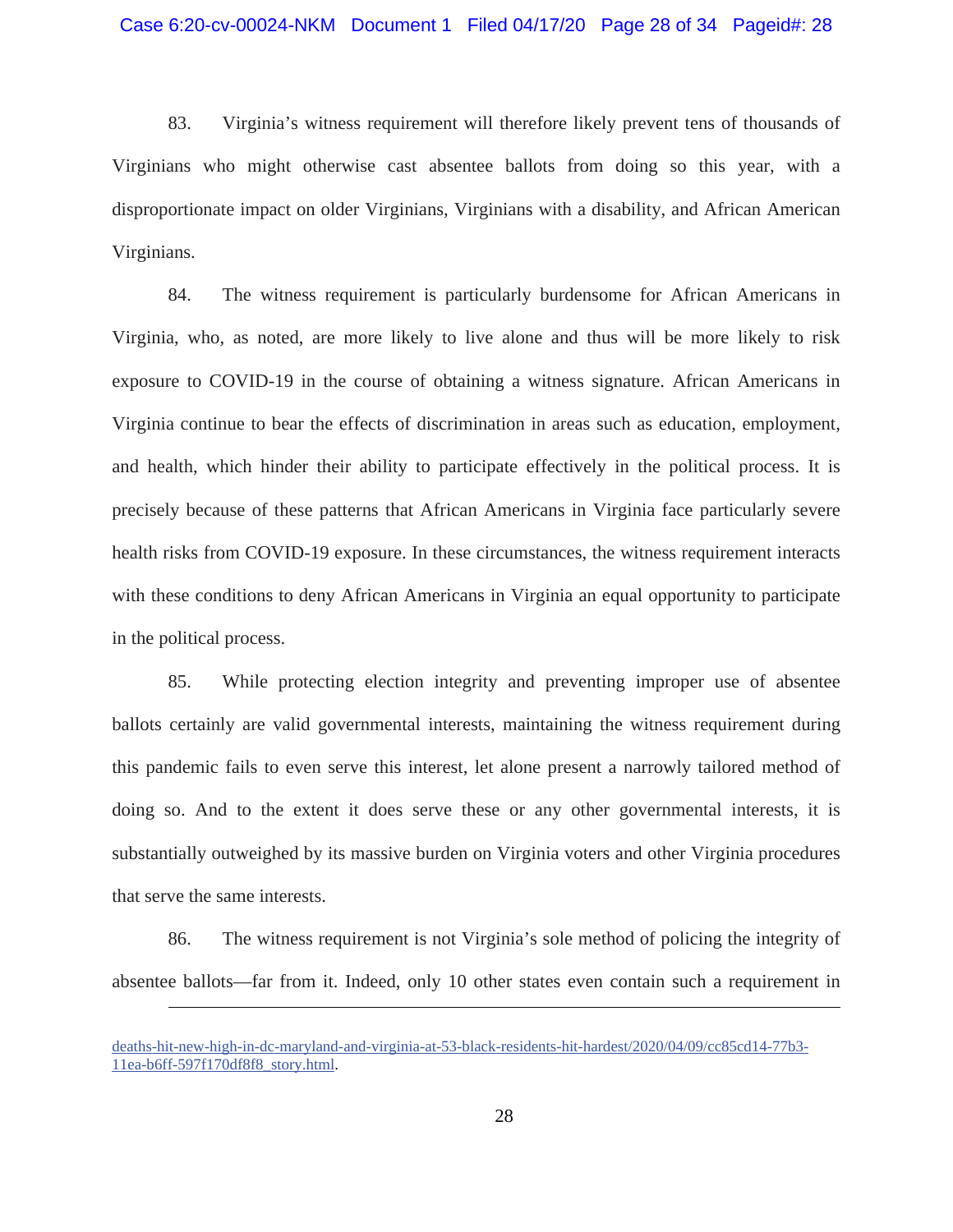### Case 6:20-cv-00024-NKM Document 1 Filed 04/17/20 Page 29 of 34 Pageid#: 29

their state laws yet the states without this requirement still have absentee balloting systems not undermined by fraud.<sup>57</sup>

87. Meanwhile, Virginia has several other mechanisms to both confirm the legitimacy of the absentee ballot cast and disincentivize fraudulent use of absentee ballots.

88. For one, the general registrar maintains a list of voters who applied for and returned absentee ballots, and that list is attested to by the secretary of the electoral board and delivered to the chief officer of election for each precinct. Absentee ballots are only accepted "from voters whose names appear on the attested list." Va. Code § 24.2-710.

89. Most directly, voters themselves must attest under penalty of perjury their identity, residence, and that they did not double vote when they sign their ballot envelope. Va. Code § 24.2-706.

90. Any individual who double votes or otherwise improperly uses an absentee ballot faces severe criminal penalties for violating their attestation: "Any person who intentionally (i) votes more than once in the same election . . . is guilty of a Class 6 felony." Va. Code § 24.2- 1004(B).

91. Additionally, any "willfully false material statement or entry made by any person in any statement, form, or report required by this title shall constitute the crime of election fraud and be punishable as a Class 5 felony." Va. Code § 24.2-1016.

<sup>57</sup> *See* Chart, "Verifying Authenticity of Absentee/Mailed Ballots," Voting Outside the Polling Place: Absentee, All-Mail and other Voting at Home Options, Nat'l Conf. of State Legislatures (Apr. 3, 2020), https://www.ncsl.org/research/elections-and-campaigns/absentee-and-early-voting.aspx.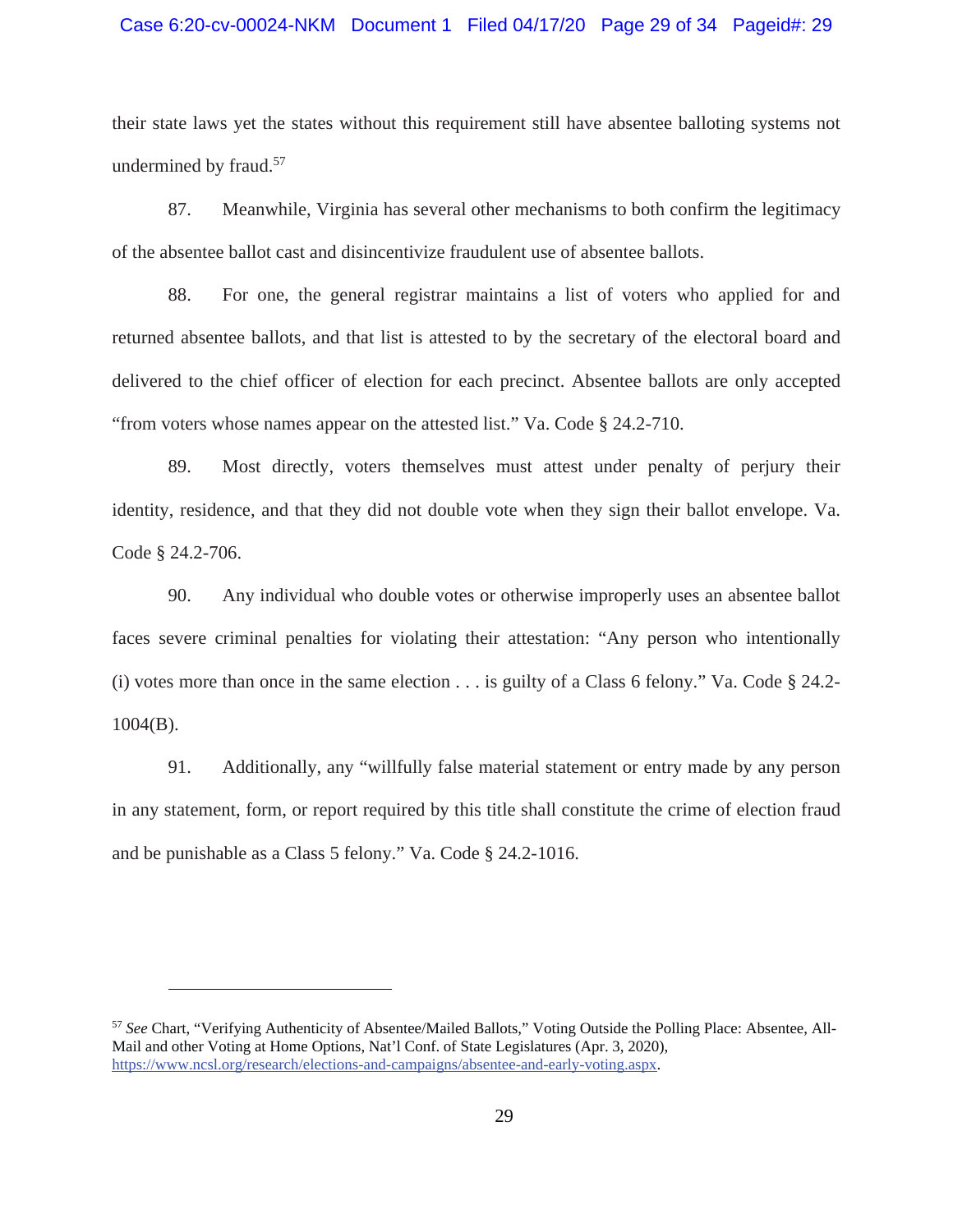92. And "[a]ny person attempting to vote by fraudulently signing the name of a qualified voter shall be guilty of forgery and shall be guilty of a Class 4 felony." Va. Code § 24.2-1012.

93. In light of these attestation and verification requirements and criminal penalties associated with misusing absentee ballots, the additional step of requiring a witness signature adds little on top of these safeguards. And while instances of fraud are rare, an individual determined to break these laws and risk the penalties can just as easily forge the signature of another individual as they can falsely attest when they sign their own name. Indeed, the witness requirement has little if any practical utility for election integrity because Virginia law does not require witnesses to identify themselves by printing their name or providing any other information and Board regulations instruct election officials to accept ballots even where the witness signature is illegible.

94. The burden on the voting rights of the many thousands of Virginians, including Plaintiffs, who will be prevented from either casting their ballots safely or having them counted by retaining the witness requirement far outweighs any upside of the requirement, if any.

# **CLAIMS FOR RELIEF**

# **COUNT I**

# **Violation of the Fundamental Right to Vote 42 U.S.C. § 1983, First and Fourteenth Amendments to the U.S. Constitution**

95. Eligible individuals have a fundamental right to vote under the First and Fourteenth Amendments of the United States Constitution. Under the First and Fourteenth Amendments, a court considering a challenge to a state election law must carefully balance the character and magnitude of the injury to the rights that the plaintiff seeks to vindicate against the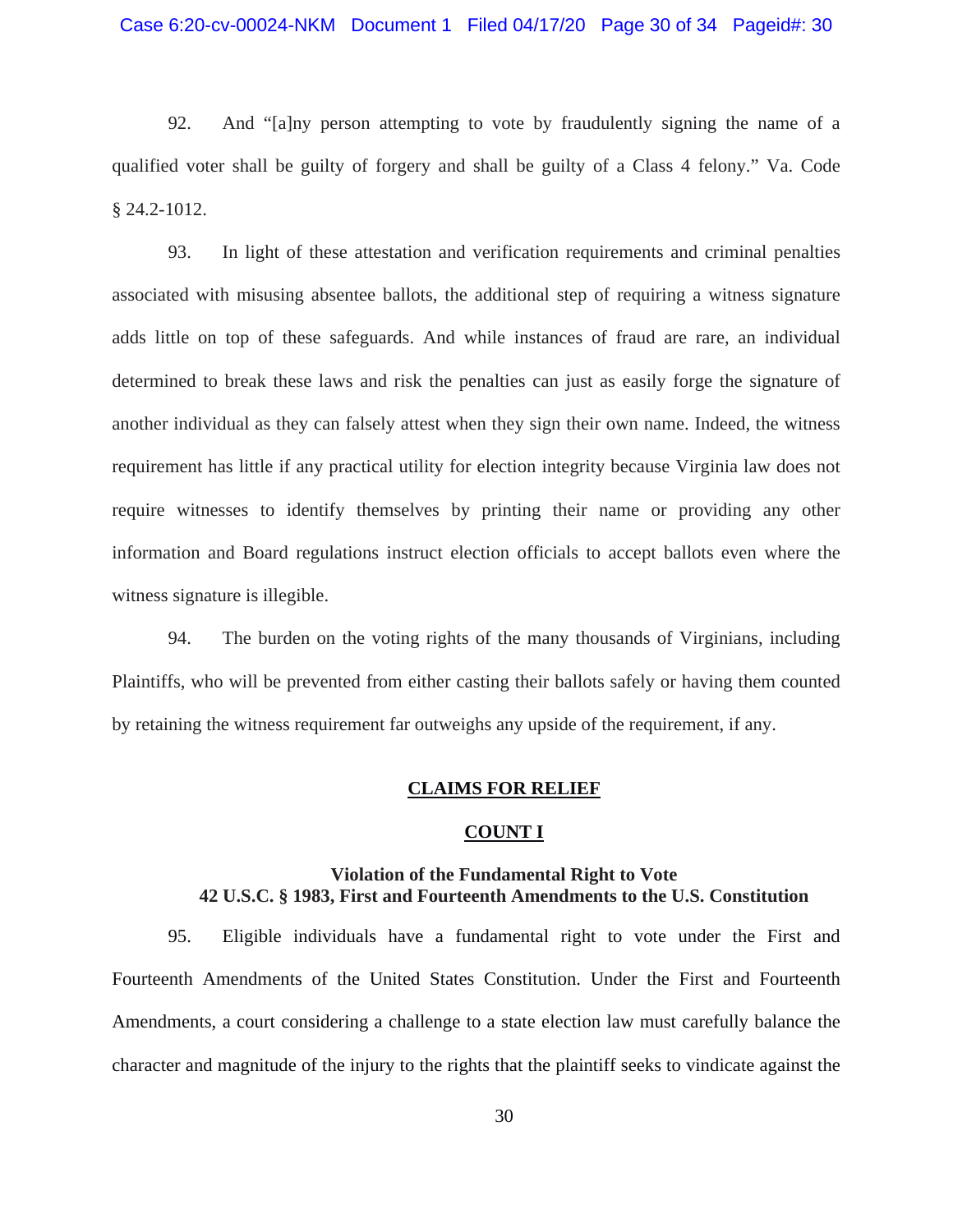justifications put forward for the burdens imposed by the rule. *See Burdick v. Takushi*, 504 U.S. 428, 434 (1992); *Anderson v. Celebrezze*, 460 U.S. 780, 789 (1983).

96. In light of the COVID-19 pandemic, Virginia's witness requirement and its enforcement severely and unreasonably burdens the fundamental right to vote of Virginia voters. This requirement will likely prevent thousands of eligible Virginians from casting ballots, with particularly heavy burdens on older Virginians, Virginians with disabilities, and African American Virginians.

97. And while Virginia has a general interest in election integrity, the witness requirement does very little to advance this interest in light of the substantial other protections against fraudulent submission of ballots, let alone providing a narrowly tailored way to address this potential issue. Whatever interests the witness requirement may serve pales in comparison to the substantial burden on voters during the COVID-19 pandemic.

98. Therefore, Defendants, acting under color of state law, have and will continue to deprive Plaintiffs of rights secured to them by the First and Fourteenth Amendments to the United States Constitution— namely, the fundamental right to vote—and protected by 42 U.S.C. § 1983 by enforcing the witness requirement.

#### **COUNT II**

### **Violations of Section 2 of the Voting Rights Act, 52 U.S.C. § 10301**

99. Section 2 of the Voting Rights Act provides in part that "[n]o voting qualification or prerequisite to voting or standard, practice, or procedure shall be imposed or applied by any State . . . in a manner which results in a denial or abridgement of the right of any citizen of the United States to vote on account of race or color." 52 U.S.C. § 10301(a).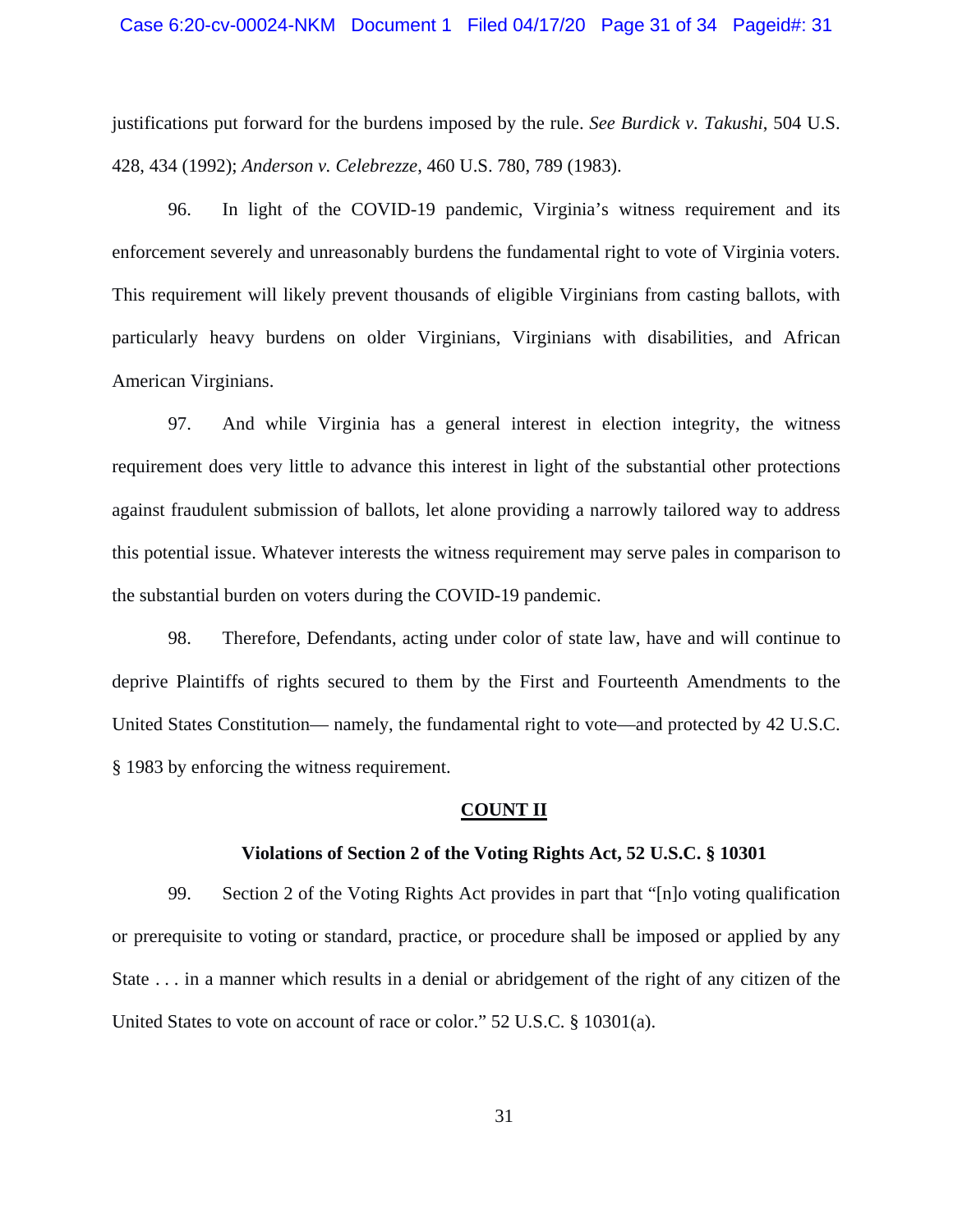100. The "essence of a [Section] 2 claim is that a certain electoral law, practice, or structure interacts with social and historical conditions to cause an inequality in the opportunities enjoyed by black and white voters to elect their preferred representatives." *League of Women Voters of N.C. v. North Carolina*, 769 F.3d 224, 238–39 (4th Cir. 2014) (internal quotation marks and citation omitted). "[A] Section 2 vote-denial claim consists of two elements:

First, the challenged standard, practice, or procedure must impose a discriminatory burden on members of a protected class, meaning that members of the protected class have less opportunity than other members of the electorate to participate in the political process and to elect representatives of their choice.

Second, that burden must in part be caused by or linked to social and historical conditions that have or currently produce discrimination against members of the protected class.

*Id.* at 240 (internal quotation marks and citations omitted).

101. The witness requirement, if not declared illegal and enjoined, will materially burden the right to vote, and will have an adverse and disparate impact on African-American voters in Virginia. African Americans in Virginia are more likely to suffer from severe health complications and to die from COVID-19, and are therefore more significantly burdened by the witness requirement.

102. This disparate burden resulting from the witness requirement is directly linked to social and historical conditions. Virginia has a long history of voting-related discrimination. African Americans in Virginia continue to suffer from discrimination in areas such as education, employment, and health, which hinders their ability to participate effectively in the political process. In particular, these discriminatory patterns render African Americans more vulnerable to COVID-19, such that the witness requirement is particularly burdensome for them as a group relative to other voters.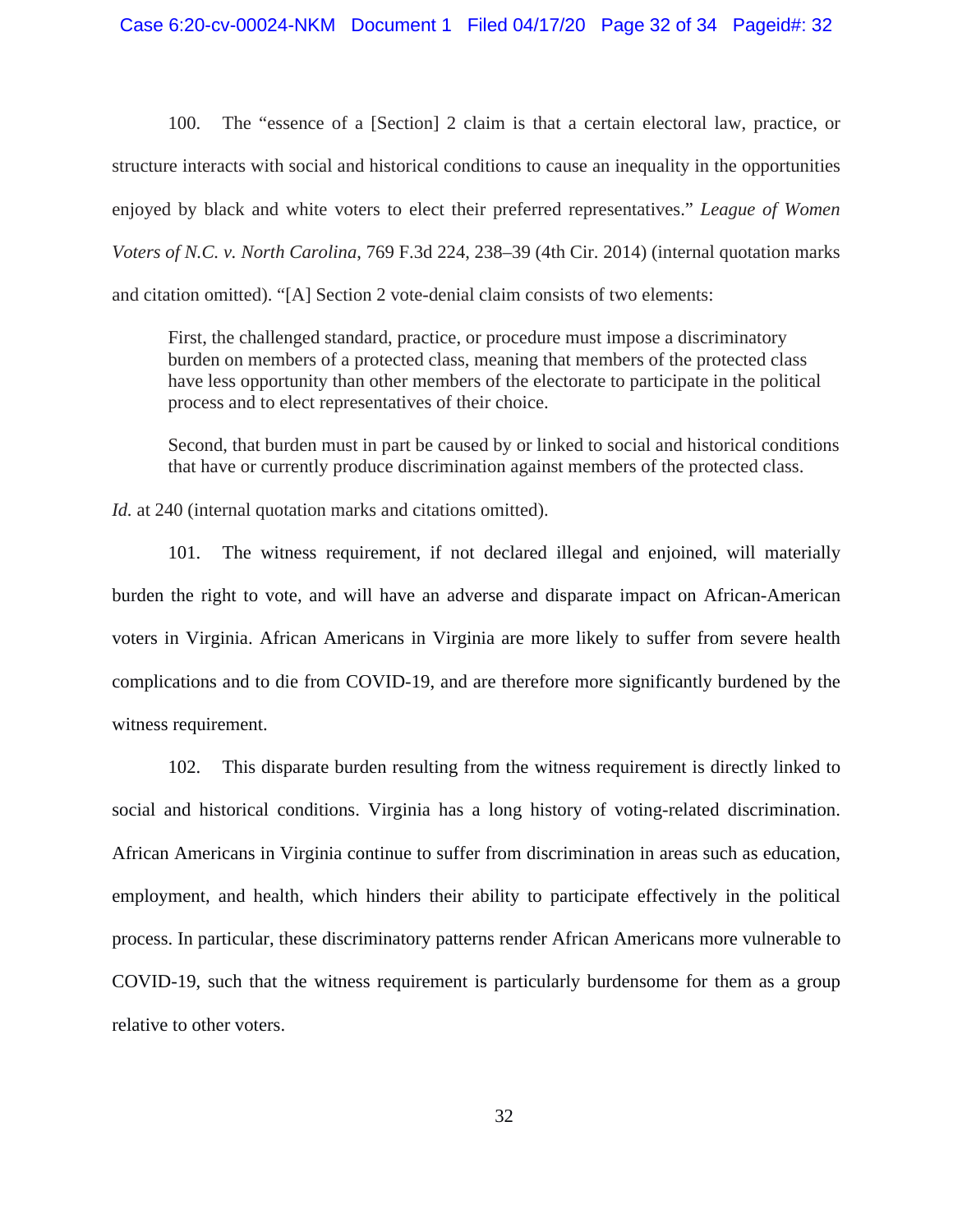103. Under the totality of the circumstances, the witness requirement interacts with these social and historical conditions to abridge and deny African Americans in Virginia the right to vote. As a result of the witness requirement, African Americans in Virginia will have less opportunity than other members of the electorate to participate in the political process and to elect representatives of their choice.

## **RELIEF REQUESTED**

WHEREFORE, Plaintiffs respectfully requests that this Court:

- A. Declare that Virginia's enforcement of the witness requirement (as stated in Va. Code § 24.2-706 and § 24.2-707 and as interpreted by 1 Va. Admin. Code 20-70-20(B)) while emergency orders by Virginia or federal authorities regarding COVID-19 transmission are in effect and/or while public health officials continue to recommend social distancing practices due to risk of community transmission of COVID-19 violates the fundamental right to vote under First and Fourteenth Amendments to United States Constitution as well as Section 2 of the Voting Rights Act;
- B. Issue a preliminary and permanent injunction that orders relief including:
	- 1. Prohibiting Defendants from enforcing the witness requirement (as stated in Va. Code § 24.2-706 and § 24.2-707 and as interpreted by 1 Va. Admin. Code 20-70-20(B)) for all voters, especially for voters at risk of health complications arising from COVID-19 exposure, while emergency orders concerning COVID-19 are in place and/or while public health officials continue to recommend social distancing practices due to risk of community transmission of COVID-19;